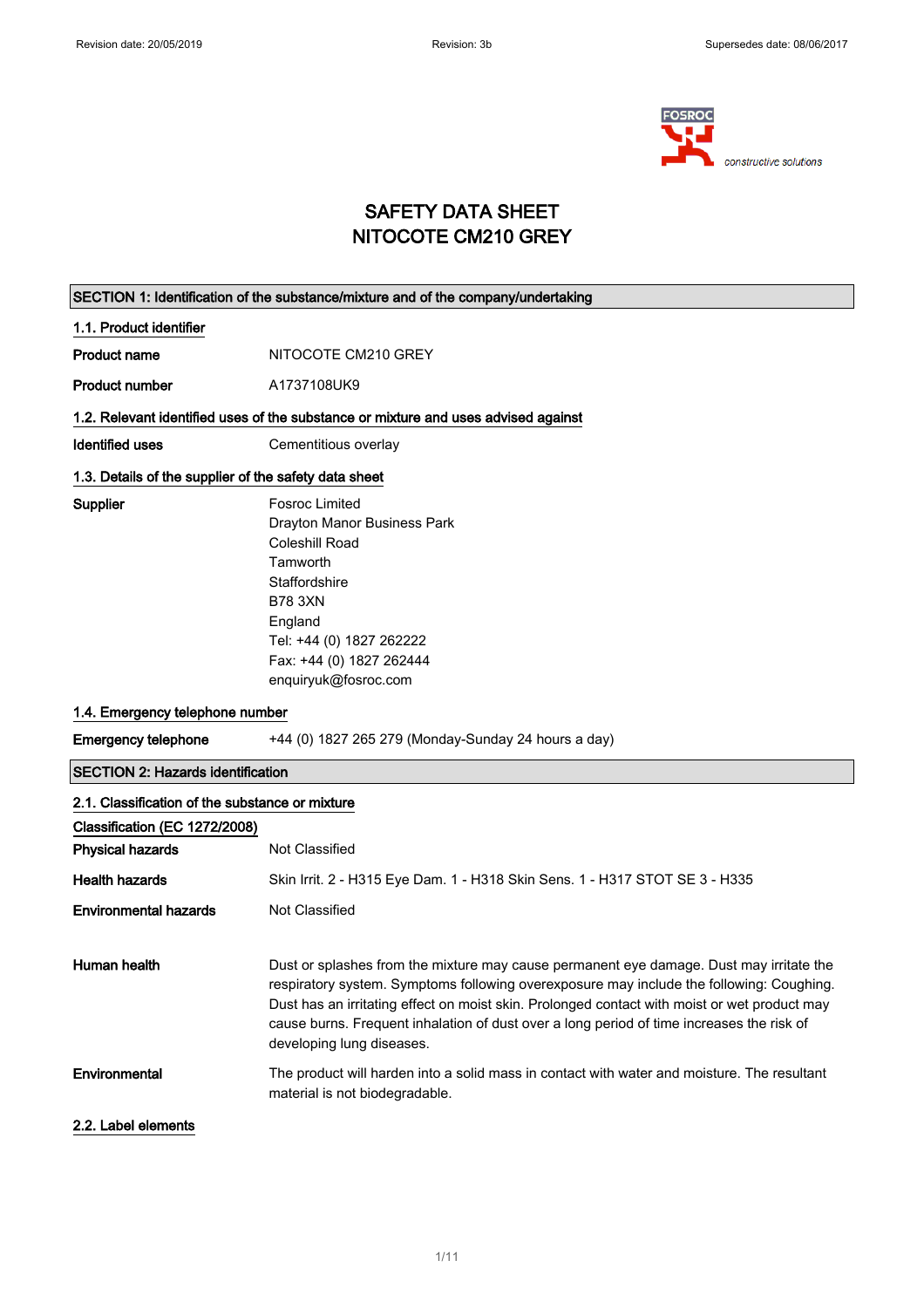### Hazard pictograms



| Signal word                               | Danger                                                                                                                                                                                                                                                                                                                                                                                                                                                                                                                                                                                                                                                                                                                                  |
|-------------------------------------------|-----------------------------------------------------------------------------------------------------------------------------------------------------------------------------------------------------------------------------------------------------------------------------------------------------------------------------------------------------------------------------------------------------------------------------------------------------------------------------------------------------------------------------------------------------------------------------------------------------------------------------------------------------------------------------------------------------------------------------------------|
| <b>Hazard statements</b>                  | H315 Causes skin irritation.<br>H318 Causes serious eye damage.<br>H317 May cause an allergic skin reaction.<br>H335 May cause respiratory irritation.                                                                                                                                                                                                                                                                                                                                                                                                                                                                                                                                                                                  |
| <b>Precautionary statements</b>           | P261 Avoid breathing dust.<br>P271 Use only outdoors or in a well-ventilated area.<br>P280 Wear protective gloves/ protective clothing/ eye protection/ face protection.<br>P302+P352 IF ON SKIN: Wash with plenty of water.<br>P305+P351+P338 IF IN EYES: Rinse cautiously with water for several minutes. Remove<br>contact lenses, if present and easy to do. Continue rinsing.<br>P501 Dispose of contents/ container in accordance with national regulations.                                                                                                                                                                                                                                                                      |
| Contains                                  | <b>CEMENT POWDER</b>                                                                                                                                                                                                                                                                                                                                                                                                                                                                                                                                                                                                                                                                                                                    |
| Supplementary precautionary<br>statements | P264 Wash contaminated skin thoroughly after handling.<br>P272 Contaminated work clothing should not be allowed out of the workplace.<br>P304+P340 IF INHALED: Remove person to fresh air and keep comfortable for breathing.<br>P310 Immediately call a POISON CENTER/ doctor.<br>P312 Call a POISON CENTRE/doctor if you feel unwell.<br>P321 Specific treatment (see medical advice on this label).<br>P332+P313 If skin irritation occurs: Get medical advice/attention.<br>P333+P313 If skin irritation or rash occurs: Get medical advice/attention.<br>P362+P364 Take off contaminated clothing and wash it before reuse.<br>P403+P233 Store in a well-ventilated place. Keep container tightly closed.<br>P405 Store locked up. |

## 2.3. Other hazards

This substance is not classified as PBT or vPvB according to current EU criteria.

| <b>SECTION 3: Composition/information on ingredients</b> |                      |         |
|----------------------------------------------------------|----------------------|---------|
| 3.2. Mixtures                                            |                      |         |
| QUARTZ (SiO2)                                            |                      | 60-100% |
| CAS number: 14808-60-7                                   | EC number: 238-878-4 |         |
| No. REACH: Exempt of registration                        |                      |         |
| <b>Classification</b><br>Not Classified                  |                      |         |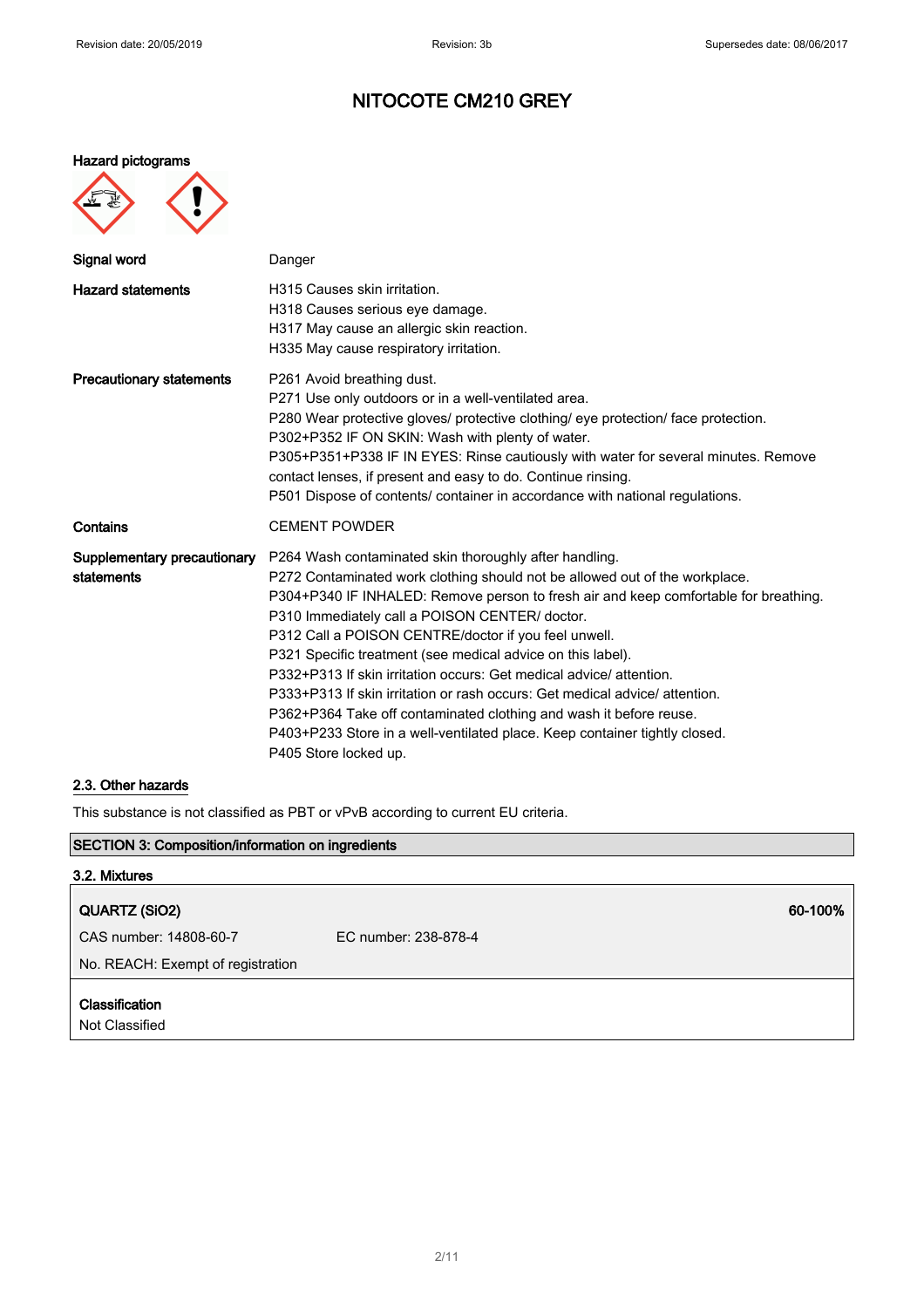| <b>ORDINARY PORTLAND CEMENT</b>                                                                                                                                                                                         |                      | 30-60%                                          |
|-------------------------------------------------------------------------------------------------------------------------------------------------------------------------------------------------------------------------|----------------------|-------------------------------------------------|
| CAS number: 65997-15-1                                                                                                                                                                                                  | EC number: 266-043-4 |                                                 |
| Classification<br>Skin Irrit. 2 - H315<br>Eye Dam. 1 - H318<br>Skin Sens. 1 - H317<br><b>STOT SE 3 - H335</b>                                                                                                           |                      |                                                 |
| Iron (II) sulfate heptahydrate<br>CAS number: 7782-63-0                                                                                                                                                                 | EC number: 231-753-5 | 1%                                              |
| Classification<br>Acute Tox. 4 - H302<br>Skin Irrit. 2 - H315                                                                                                                                                           |                      |                                                 |
| Eye Irrit. 2 - H319                                                                                                                                                                                                     |                      |                                                 |
| <b>FORMALDEHYDE</b>                                                                                                                                                                                                     |                      | 1%                                              |
| CAS number: 50-00-0                                                                                                                                                                                                     | EC number: 200-001-8 | REACH registration number: 01-<br>2119488953-20 |
| Classification<br>Acute Tox. 3 - H301<br>Acute Tox. 3 - H311<br>Acute Tox. 3 - H331<br>Skin Corr. 1B - H314<br>Eye Dam. 1 - H318<br>Skin Sens. 1 - H317<br>Muta. 2 - H341<br>Carc. 1B - H350<br><b>STOT SE 3 - H335</b> |                      |                                                 |

The Full Text for all R-Phrases and Hazard Statements are Displayed in Section 16.

| <b>SECTION 4: First aid measures</b>   |                                                                                                                                                                                                                                            |  |
|----------------------------------------|--------------------------------------------------------------------------------------------------------------------------------------------------------------------------------------------------------------------------------------------|--|
| 4.1. Description of first aid measures |                                                                                                                                                                                                                                            |  |
| General information                    | No personal protective equipment is needed for first aid responders. First aid workers should<br>avoid contact with wet cement or wet cement containing preparations.                                                                      |  |
| Inhalation                             | Move affected person to fresh air at once. Dust in throat and nasal passages should clear<br>spontaneously. Get medical attention if irritation persists or later develops, or if discomfort,<br>coughing or other symptoms persist.       |  |
| Ingestion                              | Do not induce vomiting. Rinse mouth thoroughly with water. Give plenty of water to drink. Give<br>milk instead of water if readily available. Never give anything by mouth to an unconscious<br>person. Get medical attention immediately. |  |
| Skin contact                           | After contact with skin, take off immediately all contaminated clothing, and wash immediately<br>with plenty of water. Get medical attention promptly if symptoms occur after washing.                                                     |  |
| Eye contact                            | Rinse immediately with plenty of water. Remove contact lenses, if present and easy to do.<br>Continue rinsing. Continue to rinse for at least 15 minutes. Get medical attention. Show this<br>Safety Data Sheet to the medical personnel.  |  |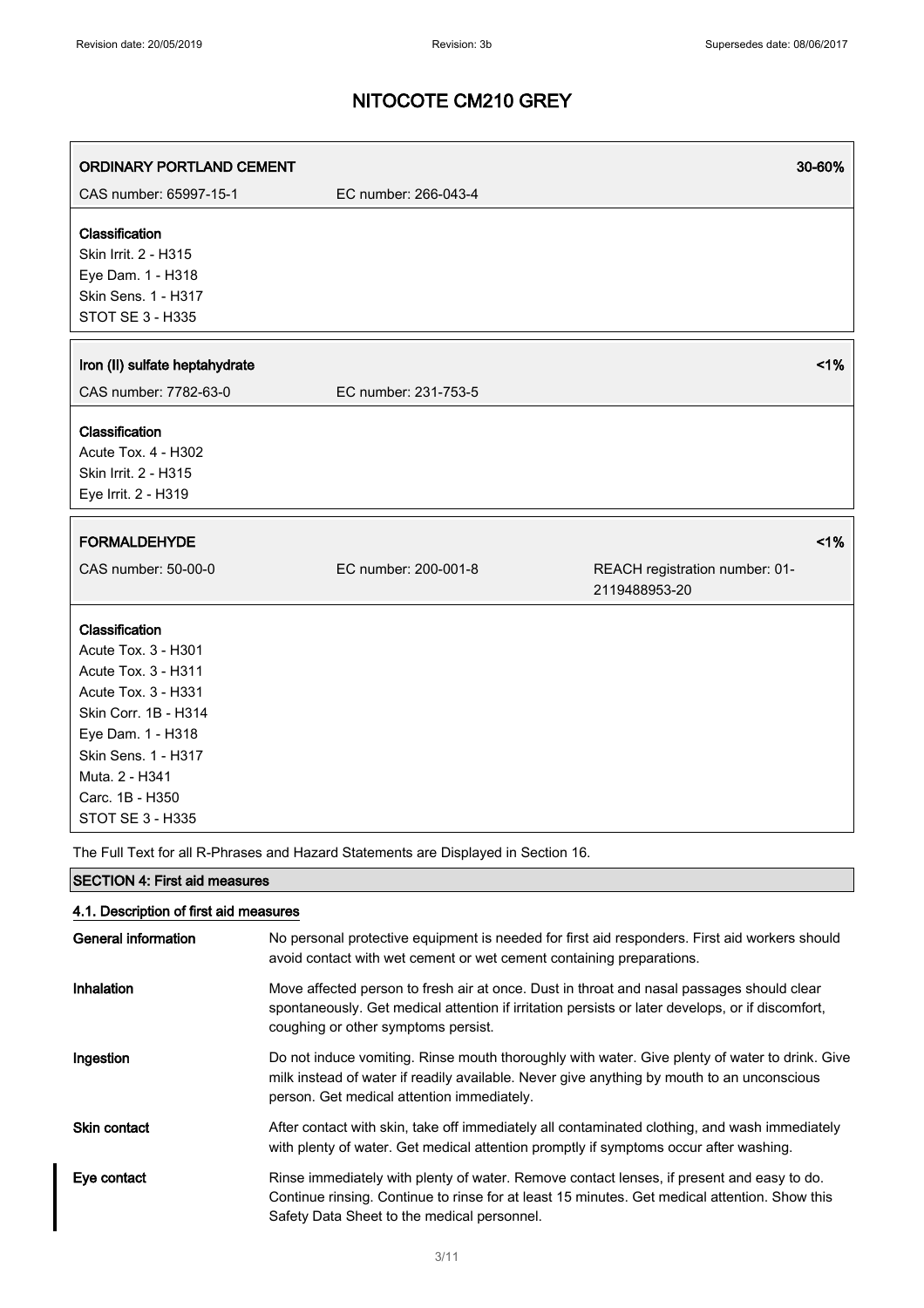$\overline{\phantom{a}}$ 

## NITOCOTE CM210 GREY

## 4.2. Most important symptoms and effects, both acute and delayed

| <b>General information</b>                                 | The severity of the symptoms described will vary dependent on the concentration and the<br>length of exposure.                                                                                                                                                                                                                                                                                                      |  |
|------------------------------------------------------------|---------------------------------------------------------------------------------------------------------------------------------------------------------------------------------------------------------------------------------------------------------------------------------------------------------------------------------------------------------------------------------------------------------------------|--|
| Inhalation                                                 | Frequent inhalation of dust over a long period of time increases the risk of developing lung<br>diseases.                                                                                                                                                                                                                                                                                                           |  |
| Ingestion                                                  | Ingestion of large doses may result in irritation to the gastrointestinal tract.                                                                                                                                                                                                                                                                                                                                    |  |
| Skin contact                                               | May have an irritating effect on moist skin after prolonged contact, or may cause dermatitis<br>after repeated contact. Prolonged skin contact with wet preparation may cause serious burns<br>without pain being felt, including through clothing.                                                                                                                                                                 |  |
| Eye contact                                                | Eye contact may cause serious and potentially irreversible injuries.                                                                                                                                                                                                                                                                                                                                                |  |
|                                                            | 4.3. Indication of any immediate medical attention and special treatment needed                                                                                                                                                                                                                                                                                                                                     |  |
| Notes for the doctor                                       | Treat symptomatically.                                                                                                                                                                                                                                                                                                                                                                                              |  |
| <b>SECTION 5: Firefighting measures</b>                    |                                                                                                                                                                                                                                                                                                                                                                                                                     |  |
| 5.1. Extinguishing media                                   |                                                                                                                                                                                                                                                                                                                                                                                                                     |  |
| Suitable extinguishing media                               | The product is not flammable. Use fire-extinguishing media suitable for the surrounding fire.                                                                                                                                                                                                                                                                                                                       |  |
| 5.2. Special hazards arising from the substance or mixture |                                                                                                                                                                                                                                                                                                                                                                                                                     |  |
| Specific hazards                                           | Water used for fire extinguishing, which has been in contact with the product, may be<br>corrosive. No unusual fire or explosion hazards noted.                                                                                                                                                                                                                                                                     |  |
| <b>Hazardous combustion</b><br>products                    | No known hazardous decomposition products.                                                                                                                                                                                                                                                                                                                                                                          |  |
| 5.3. Advice for firefighters                               |                                                                                                                                                                                                                                                                                                                                                                                                                     |  |
| Protective actions during<br>firefighting                  | No specific firefighting precautions known.                                                                                                                                                                                                                                                                                                                                                                         |  |
| Special protective equipment<br>for firefighters           | Use protective equipment appropriate for surrounding materials.                                                                                                                                                                                                                                                                                                                                                     |  |
| <b>SECTION 6: Accidental release measures</b>              |                                                                                                                                                                                                                                                                                                                                                                                                                     |  |
|                                                            | 6.1. Personal precautions, protective equipment and emergency procedures                                                                                                                                                                                                                                                                                                                                            |  |
| <b>Personal precautions</b>                                | Avoid inhalation of dust. Use work methods which minimize dust production. Avoid contact<br>with eyes and prolonged skin contact. Wear protective clothing as described in Section 8 of<br>this safety data sheet.                                                                                                                                                                                                  |  |
| 6.2. Environmental precautions                             |                                                                                                                                                                                                                                                                                                                                                                                                                     |  |
| <b>Environmental precautions</b>                           | Collect and dispose of spillage as indicated in Section 13. Do not discharge into drains or<br>watercourses or onto the ground.                                                                                                                                                                                                                                                                                     |  |
| 6.3. Methods and material for containment and cleaning up  |                                                                                                                                                                                                                                                                                                                                                                                                                     |  |
| Methods for cleaning up                                    | Dry material: Collect powder using special dust vacuum cleaner with particle filter.<br>Alternatively, damp powder with fine spray (to avoid dust formation) and remove slurry. Place<br>into container and allow to solidify before disposal as described in section 13. Wet material:<br>Clean up wet material and place in a container. Allow to dry and solidify before disposal as<br>described in section 13. |  |
| 6.4. Reference to other sections                           |                                                                                                                                                                                                                                                                                                                                                                                                                     |  |

Reference to other sections For personal protection, see Section 8. For waste disposal, see section 13.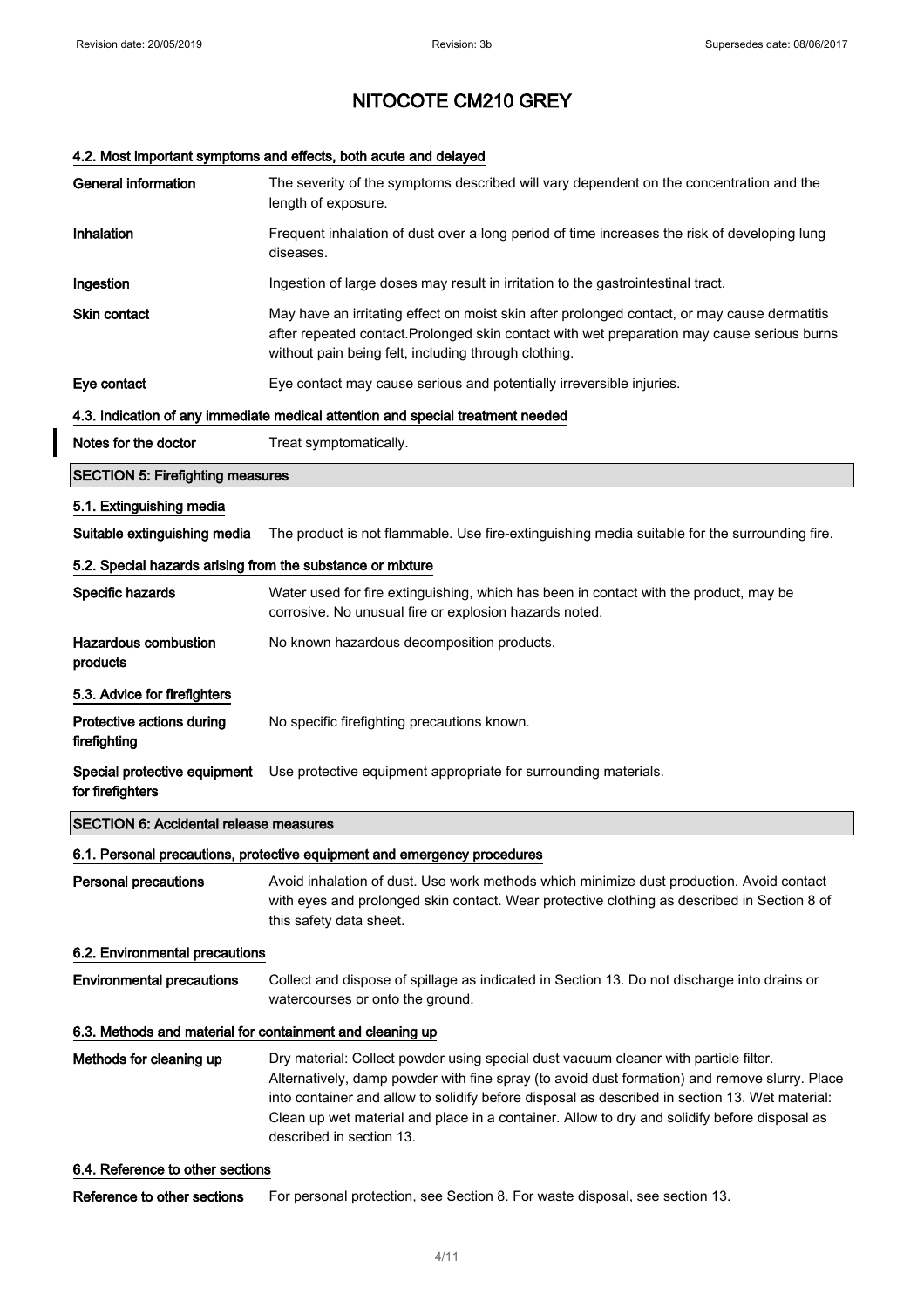## SECTION 7: Handling and storage

### 7.1. Precautions for safe handling

| Usage precautions | Avoid contact with skin and eyes. Avoid generation and spreading of dust. Avoid inhalation of |
|-------------------|-----------------------------------------------------------------------------------------------|
|                   | dust. Mechanical ventilation or local exhaust ventilation may be required. Change             |
|                   | contaminated clothing. Do not eat, drink or smoke when using the product.                     |

### 7.2. Conditions for safe storage, including any incompatibilities

Storage precautions Store in tightly-closed, original container in a dry and cool place. Unsuitable container materials: Aluminium. The product contains less than 2 mg chromate/kg dry cement, and this limit will not be exceeded for 6 months from the packing date stated on the packaging. Seal opened containers and use up as soon as possible. To be stored out of reach of children in its original packaging in a dry place.

7.3. Specific end use(s)

Specific end use(s) The identified uses for this product are detailed in Section 1.2.

## SECTION 8: Exposure controls/Personal protection

### 8.1. Control parameters

## Occupational exposure limits

### QUARTZ (SiO2)

Long-term exposure limit (8-hour TWA): WEL 0,1 mg/m<sup>3</sup>

## ORDINARY PORTLAND CEMENT

Long-term exposure limit (8-hour TWA): WEL 10 mg/m<sup>3</sup> inhalable dust Long-term exposure limit (8-hour TWA): WEL 4 mg/m<sup>3</sup> respirable dust

## FORMALDEHYDE

Long-term exposure limit (8-hour TWA): WEL 2 ppm 2.5 mg/m<sup>3</sup> Short-term exposure limit (15-minute): WEL 2 ppm 2.5 mg/m<sup>3</sup> WEL = Workplace Exposure Limit

## ORDINARY PORTLAND CEMENT (CAS: 65997-15-1)

| <b>DNEL</b> | Workers - Inhalation; Short term : 3 mg/m <sup>3</sup>                                                                                                                                                                                                                                                                                      |
|-------------|---------------------------------------------------------------------------------------------------------------------------------------------------------------------------------------------------------------------------------------------------------------------------------------------------------------------------------------------|
|             | FORMALDEHYDE (CAS: 50-00-0)                                                                                                                                                                                                                                                                                                                 |
| <b>DNEL</b> | Workers - Inhalation; Long term systemic effects: 9 mg/m <sup>3</sup><br>Workers - Inhalation; Long term local effects: 0.5 mg/m <sup>3</sup><br>Workers - Inhalation: Short term local effects: 1 mg/m <sup>3</sup><br>Workers - Dermal; Long term systemic effects: 240 mg/kg/day<br>Workers - Dermal; Long term local effects: 37 µg/cm2 |
| <b>PNEC</b> | - Fresh water, marine water; 0.47 mg/l<br>$-$ STP; 0.19 mg/l<br>Water, Intermittent release; 4,7 mg/l<br>Sediment (Freshwater), Sediment (Marinewater); 2,44 mg/kg<br>Soil; 0,21 mg/kg                                                                                                                                                      |
| -- -------  |                                                                                                                                                                                                                                                                                                                                             |

#### 8.2. Exposure controls





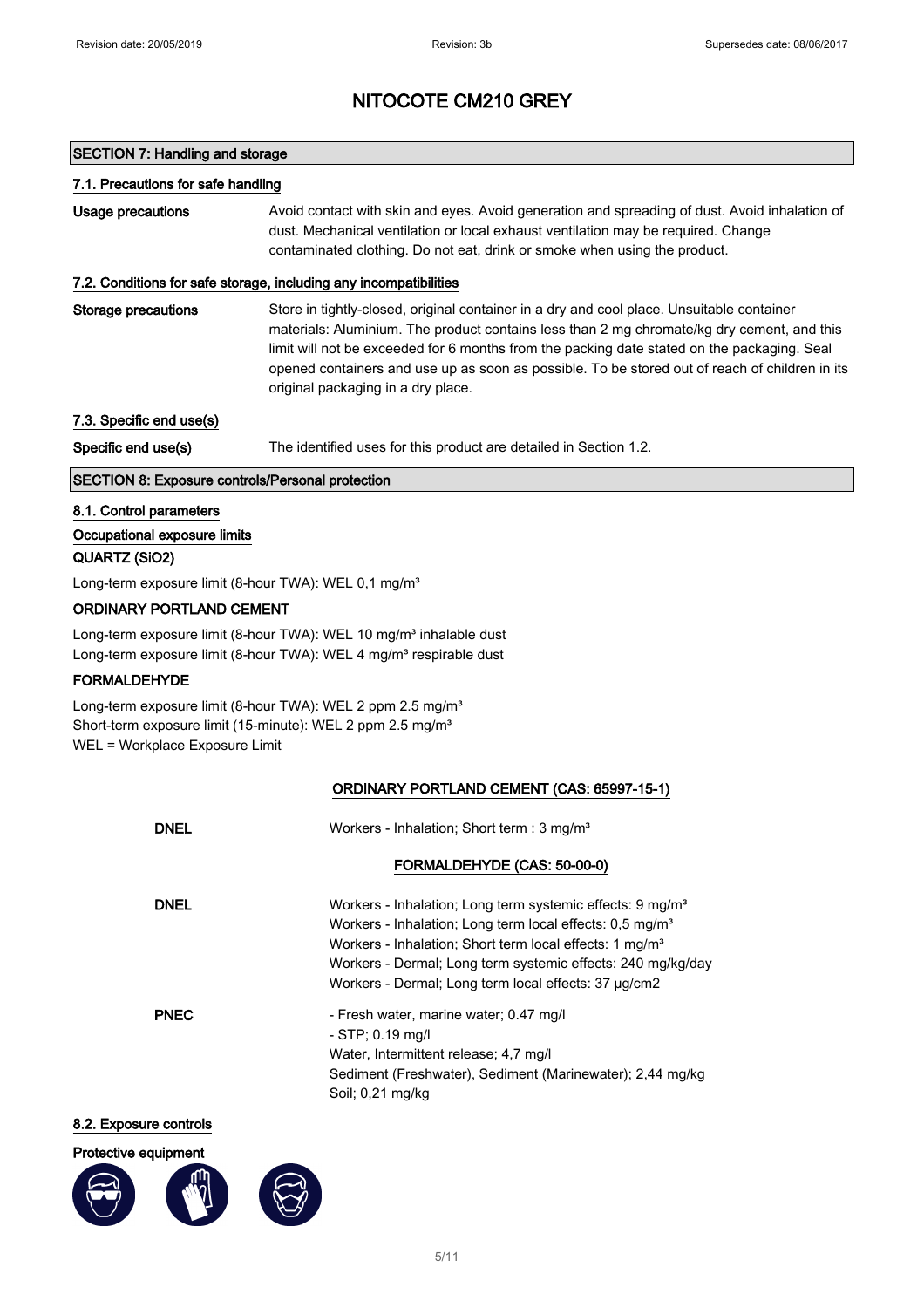| Appropriate engineering<br>controls | Atmospheric levels of dust must be maintained within the Occupational Exposure Limit.<br>Where mechanical methods are inadequate or impractical, appropriate personal protective<br>equipment must be used.                                                                                                                                                                                                                                                                                                                                                         |
|-------------------------------------|---------------------------------------------------------------------------------------------------------------------------------------------------------------------------------------------------------------------------------------------------------------------------------------------------------------------------------------------------------------------------------------------------------------------------------------------------------------------------------------------------------------------------------------------------------------------|
| <b>Personal protection</b>          | Personal protection equipment should be chosen according to the CEN standards and in<br>discussion with the supplier of the personal protective equipment. This product may present a<br>chromate (VI) allergy risk. It contains a chromate reducing agent, but users should wear<br>appropriate personal protective equipment.                                                                                                                                                                                                                                     |
| Eye/face protection                 | The following protection should be worn: Chemical splash goggles. (conform EN 166)                                                                                                                                                                                                                                                                                                                                                                                                                                                                                  |
| Hand protection                     | Use impervious, abrasion and alkali resistant gloves. Barrier cream applied before work may<br>make it easier to clean the skin after exposure, but does not prevent absorption through the<br>skin.                                                                                                                                                                                                                                                                                                                                                                |
| Other skin and body<br>protection   | Use barrier creams to minimise skin contact. Wear appropriate clothing to prevent repeated or<br>prolonged skin contact.                                                                                                                                                                                                                                                                                                                                                                                                                                            |
| Hygiene measures                    | This product contains silica sands.<br>The grain size distribution of silica sand present means that it is not classified as hazardous.<br>However, any respirable crystalline dust generated by secondary processing may cause<br>health effects.<br>Prolonged and /or massive inhalation of respirable crystalline silica dust may cause lung<br>fibrosis, commonly referred to as silicosis. Principal symptoms of silicosis are cough and<br>breathlessness.<br>Occupational exposure to respirable crystalline silica dust should be monitored and controlled. |
| <b>Respiratory protection</b>       | Wear a respirator fitted with the following cartridge: Particulate filter, type P2.                                                                                                                                                                                                                                                                                                                                                                                                                                                                                 |

## SECTION 9: Physical and chemical properties

## 9.1. Information on basic physical and chemical properties

| Appearance                                      | Dusty powder.                 |
|-------------------------------------------------|-------------------------------|
| Colour                                          | Grey.                         |
| Odour                                           | Odourless.                    |
| <b>Odour threshold</b>                          | Not relevant.                 |
| рH                                              | pH (diluted solution): > 12   |
| <b>Melting point</b>                            | $>1250^{\circ}$ C             |
| Initial boiling point and range                 | Not applicable.               |
| Flash point                                     | Not applicable.               |
| <b>Evaporation rate</b>                         | Not applicable.               |
| <b>Evaporation factor</b>                       | Not applicable.               |
| Flammability (solid, gas)                       | Not applicable.               |
| Upper/lower flammability or<br>explosive limits | The product is not flammable. |
| Vapour pressure                                 | Not applicable.               |
| Vapour density                                  | Not applicable.               |
| <b>Relative density</b>                         | Not determined.               |
| <b>Bulk density</b>                             | 1.3                           |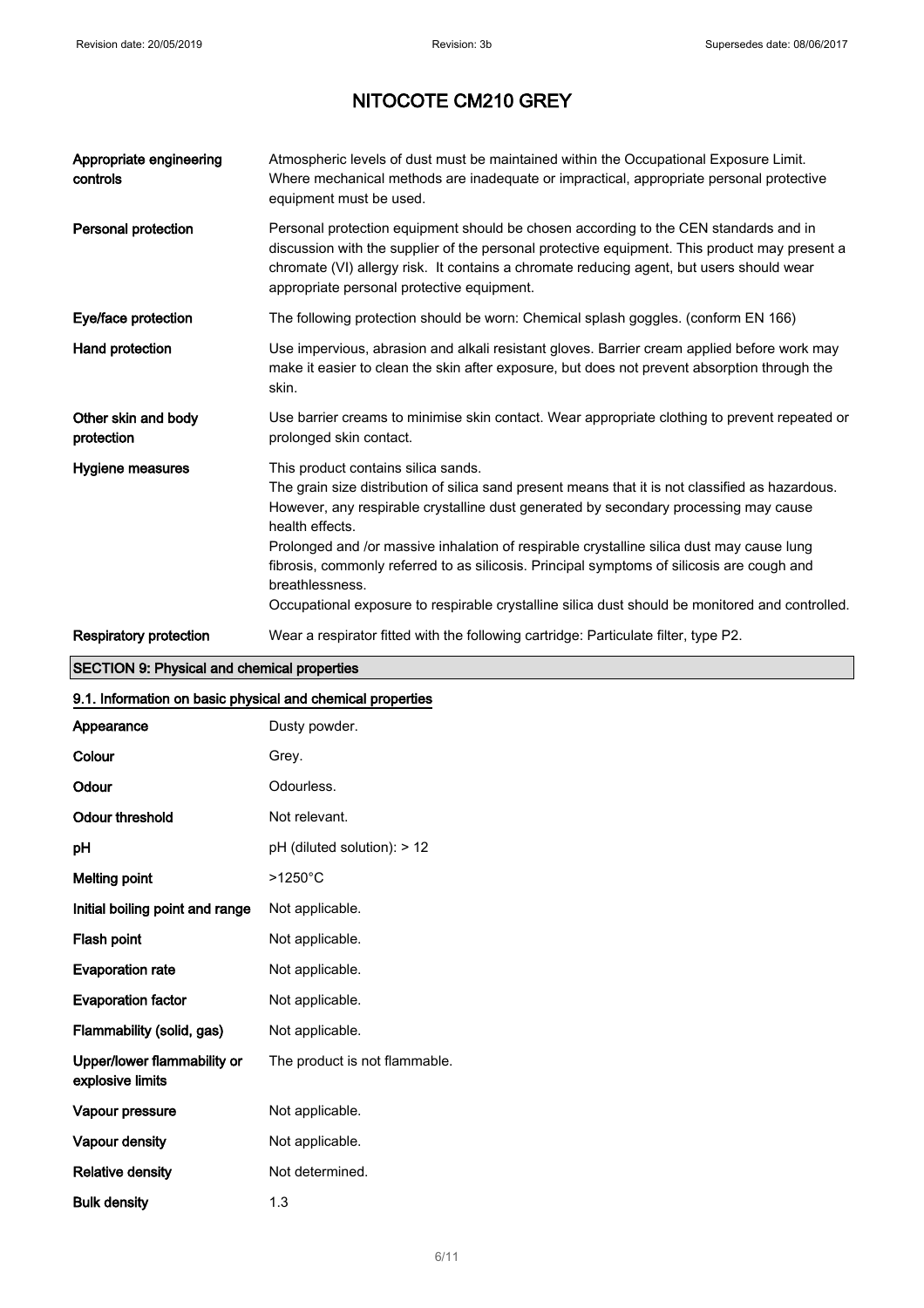| Solubility(ies)                                    | Insoluble in water.                                                                                                                                                                                                                                                                                                                                                                                                                                                                               |  |
|----------------------------------------------------|---------------------------------------------------------------------------------------------------------------------------------------------------------------------------------------------------------------------------------------------------------------------------------------------------------------------------------------------------------------------------------------------------------------------------------------------------------------------------------------------------|--|
| Auto-ignition temperature                          | Not determined.                                                                                                                                                                                                                                                                                                                                                                                                                                                                                   |  |
| <b>Decomposition Temperature</b>                   | Not determined.                                                                                                                                                                                                                                                                                                                                                                                                                                                                                   |  |
| <b>Viscosity</b>                                   | Not applicable.                                                                                                                                                                                                                                                                                                                                                                                                                                                                                   |  |
| <b>Explosive properties</b>                        | Not considered to be explosive.                                                                                                                                                                                                                                                                                                                                                                                                                                                                   |  |
| <b>Explosive under the influence</b><br>of a flame | Not considered to be explosive.                                                                                                                                                                                                                                                                                                                                                                                                                                                                   |  |
| <b>Oxidising properties</b>                        | The mixture itself has not been tested but none of the ingredient substances meet the criteria<br>for classification as oxidising.                                                                                                                                                                                                                                                                                                                                                                |  |
| Comments                                           | Information given is applicable to the product as supplied.                                                                                                                                                                                                                                                                                                                                                                                                                                       |  |
| 9.2. Other information                             |                                                                                                                                                                                                                                                                                                                                                                                                                                                                                                   |  |
| Other information                                  | Not available.                                                                                                                                                                                                                                                                                                                                                                                                                                                                                    |  |
| <b>SECTION 10: Stability and reactivity</b>        |                                                                                                                                                                                                                                                                                                                                                                                                                                                                                                   |  |
| 10.1. Reactivity                                   |                                                                                                                                                                                                                                                                                                                                                                                                                                                                                                   |  |
| <b>Reactivity</b>                                  | When mixed with water, hardens to form a stable mass that is not reactive in normal<br>conditions.                                                                                                                                                                                                                                                                                                                                                                                                |  |
| 10.2. Chemical stability                           |                                                                                                                                                                                                                                                                                                                                                                                                                                                                                                   |  |
| <b>Stability</b>                                   | Stable under the prescribed storage conditions. When stored under humid conditions, the<br>chromate neutralization will decrease. This product contains a chromate reducing agent to<br>reduce the risk of allergic dermatitis causes by chromium (VI). This product has a shelf life. If<br>not stored in accordance with packaging instructions (sealed and dry), there is an increased<br>risk of the presence of hexavalent chromate leading to an increased risk of an allergic<br>reaction. |  |
| 10.3. Possibility of hazardous reactions           |                                                                                                                                                                                                                                                                                                                                                                                                                                                                                                   |  |
| Possibility of hazardous<br>reactions              | None known. Will not polymerise.                                                                                                                                                                                                                                                                                                                                                                                                                                                                  |  |
| 10.4. Conditions to avoid                          |                                                                                                                                                                                                                                                                                                                                                                                                                                                                                                   |  |
| <b>Conditions to avoid</b>                         | Water, moisture.                                                                                                                                                                                                                                                                                                                                                                                                                                                                                  |  |
| 10.5. Incompatible materials                       |                                                                                                                                                                                                                                                                                                                                                                                                                                                                                                   |  |
| Materials to avoid                                 | Acids. Chemically-active metals.                                                                                                                                                                                                                                                                                                                                                                                                                                                                  |  |
| 10.6. Hazardous decomposition products             |                                                                                                                                                                                                                                                                                                                                                                                                                                                                                                   |  |
| Hazardous decomposition<br>products                | No known hazardous decomposition products.                                                                                                                                                                                                                                                                                                                                                                                                                                                        |  |
| <b>SECTION 11: Toxicological information</b>       |                                                                                                                                                                                                                                                                                                                                                                                                                                                                                                   |  |
| 11.1. Information on toxicological effects         |                                                                                                                                                                                                                                                                                                                                                                                                                                                                                                   |  |
| Skin sensitisation                                 |                                                                                                                                                                                                                                                                                                                                                                                                                                                                                                   |  |

**Skin sensitisation** 

Skin sensitisation Some individuals may exhibit eczema upon exposure to wet cement caused either by the high pH which induces irritant contact dermatitis, or by an immunological reaction to soluble Cr (VI) which elicits allergic contact dermatitis. The cement contains a soluble Cr (VI) reducing agent and as long as the mentioned period of effectiveness is not exceeded, a sensitising effect is not expected.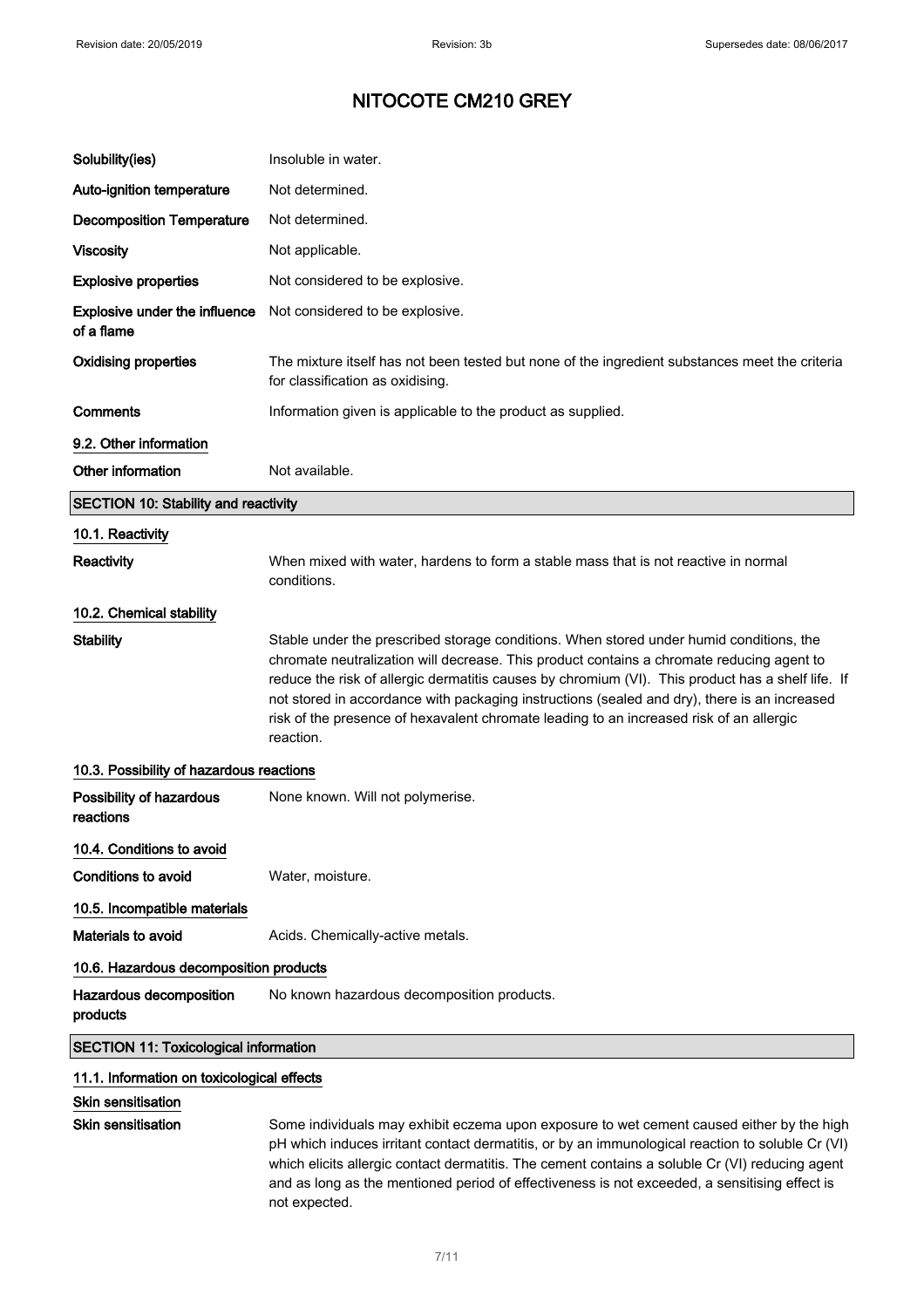| Inhalation                          |                                                           | Irritating to respiratory system. Inflammation of the nasal mucous membrane by exposure to<br>cement dust. |                                                                                                                        |  |
|-------------------------------------|-----------------------------------------------------------|------------------------------------------------------------------------------------------------------------|------------------------------------------------------------------------------------------------------------------------|--|
| Ingestion                           |                                                           |                                                                                                            | May cause irritation of mouth, throat and digestive tract.                                                             |  |
| Skin contact                        |                                                           |                                                                                                            | This product is strongly irritating. Prolonged contact may cause burns. May cause<br>sensitisation by skin contact.    |  |
| Eye contact                         |                                                           |                                                                                                            | Irritating and may injure eye tissue if not removed promptly.                                                          |  |
| Acute and chronic health<br>hazards |                                                           |                                                                                                            | Repeated and/or prolonged contact may lead to dermatitis.                                                              |  |
|                                     | Toxicological information on ingredients.                 |                                                                                                            |                                                                                                                        |  |
|                                     |                                                           |                                                                                                            | <b>ORDINARY PORTLAND CEMENT</b>                                                                                        |  |
|                                     | Acute toxicity - dermal                                   |                                                                                                            |                                                                                                                        |  |
|                                     | Acute toxicity dermal (LD <sub>50</sub> 2,000.0<br>mg/kg) |                                                                                                            |                                                                                                                        |  |
|                                     | <b>Species</b>                                            |                                                                                                            | Rabbit                                                                                                                 |  |
|                                     |                                                           |                                                                                                            | Iron (II) sulfate heptahydrate                                                                                         |  |
|                                     |                                                           |                                                                                                            |                                                                                                                        |  |
|                                     | Acute toxicity - oral                                     |                                                                                                            |                                                                                                                        |  |
|                                     | Acute toxicity oral (LD <sub>50</sub><br>mg/kg)           |                                                                                                            | 1,520.0                                                                                                                |  |
|                                     | <b>Species</b>                                            |                                                                                                            | Mouse                                                                                                                  |  |
| ATE oral (mg/kg)                    |                                                           |                                                                                                            | 1,520.0                                                                                                                |  |
|                                     |                                                           |                                                                                                            | <b>FORMALDEHYDE</b>                                                                                                    |  |
|                                     | Acute toxicity - oral                                     |                                                                                                            |                                                                                                                        |  |
|                                     | Notes (oral LD <sub>50</sub> )                            |                                                                                                            | LD <sub>50</sub> > 200 mg/kg, Oral, Rat                                                                                |  |
|                                     | ATE oral (mg/kg)                                          |                                                                                                            | 100.0                                                                                                                  |  |
|                                     | Acute toxicity - dermal                                   |                                                                                                            |                                                                                                                        |  |
|                                     | Notes (dermal LD <sub>50</sub> )                          |                                                                                                            | LD <sub>50</sub> 270 mg/kg, Dermal, Rabbit                                                                             |  |
|                                     | ATE dermal (mg/kg)                                        |                                                                                                            | 300.0                                                                                                                  |  |
|                                     | Acute toxicity - inhalation                               |                                                                                                            |                                                                                                                        |  |
|                                     | Notes (inhalation LC <sub>50</sub> )                      |                                                                                                            | CL50 0,58 mg/l, 4 hours, Gas. Rat                                                                                      |  |
| Carcinogenicity                     |                                                           |                                                                                                            |                                                                                                                        |  |
|                                     | <b>IARC carcinogenicity</b>                               |                                                                                                            | IARC Group 1 Carcinogenic to humans.                                                                                   |  |
|                                     |                                                           |                                                                                                            |                                                                                                                        |  |
|                                     | Inhalation                                                |                                                                                                            | Prolonged inhalation of high concentrations may damage respiratory system. May<br>cause respiratory system irritation. |  |
|                                     | Ingestion                                                 |                                                                                                            | Toxic if swallowed.                                                                                                    |  |
|                                     | Skin contact                                              |                                                                                                            | Corrosive to skin. May cause sensitisation or allergic reactions in sensitive<br>individuals.                          |  |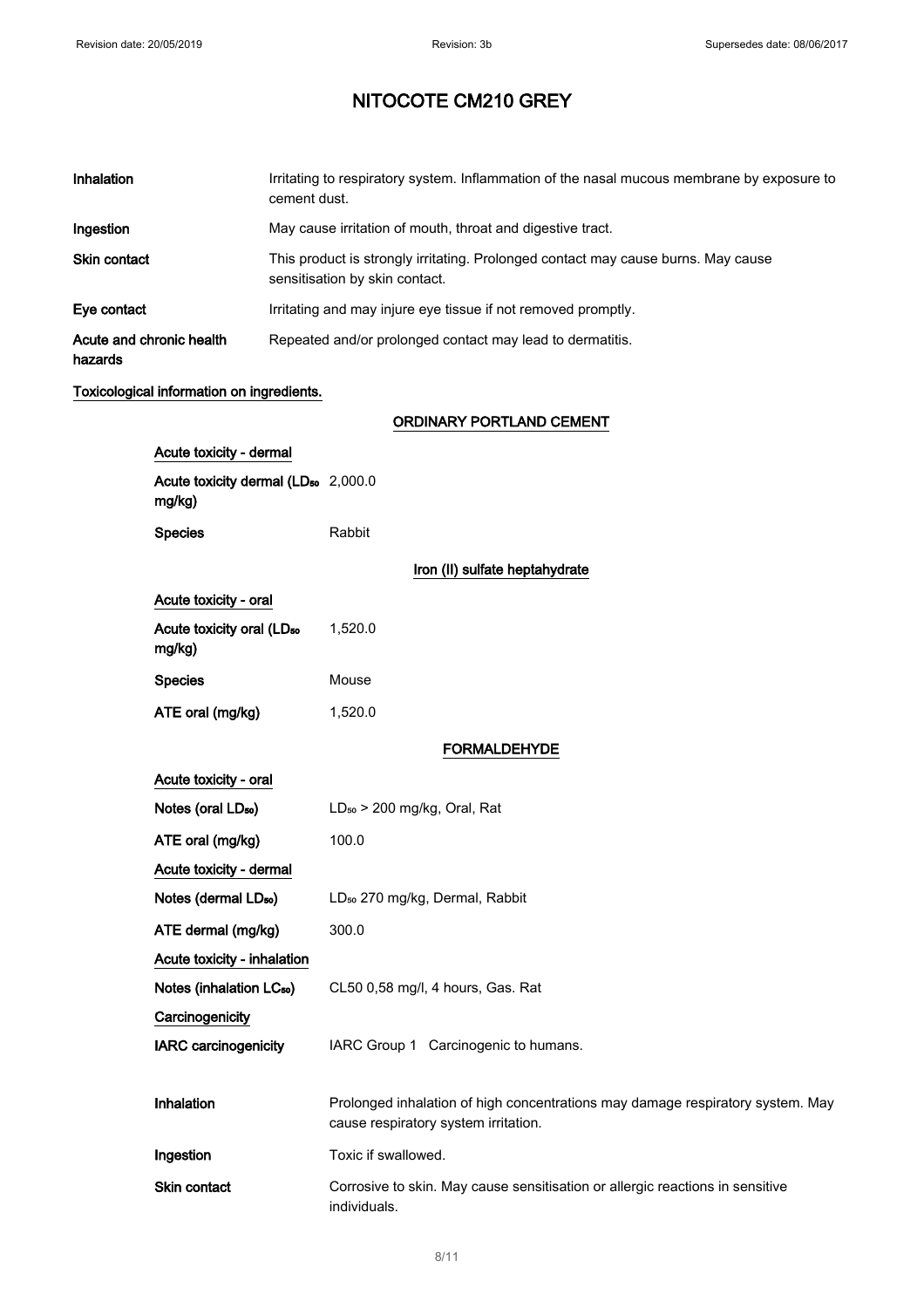|                            | Eye contact                                | Causes serious eye damage.                                                                                                                                                                                                                                                                                                       |
|----------------------------|--------------------------------------------|----------------------------------------------------------------------------------------------------------------------------------------------------------------------------------------------------------------------------------------------------------------------------------------------------------------------------------|
|                            | <b>SECTION 12: Ecological information</b>  |                                                                                                                                                                                                                                                                                                                                  |
| Ecotoxicity                |                                            | The product is not expected to be hazardous to the environment.                                                                                                                                                                                                                                                                  |
| 12.1. Toxicity             |                                            |                                                                                                                                                                                                                                                                                                                                  |
| Acute aquatic toxicity     |                                            |                                                                                                                                                                                                                                                                                                                                  |
| Acute toxicity - fish      |                                            | The product is not expected to be hazardous to the environment. The addition of cements to<br>water will, however, cause the pH to rise and may therefore be toxic to aquatic life in some<br>circumstances.                                                                                                                     |
|                            | Ecological information on ingredients.     |                                                                                                                                                                                                                                                                                                                                  |
|                            |                                            | <b>FORMALDEHYDE</b>                                                                                                                                                                                                                                                                                                              |
|                            | Acute aquatic toxicity                     |                                                                                                                                                                                                                                                                                                                                  |
|                            | Acute toxicity - fish                      | LC <sub>50</sub> , 96 hours: 41 mg/l, Brachydanio rerio (Zebra Fish)                                                                                                                                                                                                                                                             |
|                            | Acute toxicity - aquatic<br>invertebrates  | EC <sub>50</sub> , 24 hours: 42 mg/l, Daphnia magna                                                                                                                                                                                                                                                                              |
|                            | Acute toxicity - aquatic<br>plants         | EC <sub>50</sub> , 72 hours: 3,48 - 4,89 mg/l, Algae                                                                                                                                                                                                                                                                             |
|                            | 12.2. Persistence and degradability        |                                                                                                                                                                                                                                                                                                                                  |
|                            |                                            | Persistence and degradability The product is not biodegradable.                                                                                                                                                                                                                                                                  |
|                            | 12.3. Bioaccumulative potential            |                                                                                                                                                                                                                                                                                                                                  |
|                            | <b>Bioaccumulative potential</b>           | The product is not bioaccumulating.                                                                                                                                                                                                                                                                                              |
| 12.4. Mobility in soil     |                                            |                                                                                                                                                                                                                                                                                                                                  |
| <b>Mobility</b>            |                                            | The product hardens to a solid, immobile substance. The product is not volatile but may be<br>spread by dust-raising handling.                                                                                                                                                                                                   |
|                            | 12.5. Results of PBT and vPvB assessment   |                                                                                                                                                                                                                                                                                                                                  |
| assessment                 | Results of PBT and vPvB                    | This product does not contain any substances classified as PBT or vPvB.                                                                                                                                                                                                                                                          |
|                            | 12.6. Other adverse effects                |                                                                                                                                                                                                                                                                                                                                  |
| Other adverse effects      |                                            | None known.                                                                                                                                                                                                                                                                                                                      |
|                            | <b>SECTION 13: Disposal considerations</b> |                                                                                                                                                                                                                                                                                                                                  |
|                            | 13.1. Waste treatment methods              |                                                                                                                                                                                                                                                                                                                                  |
| <b>General information</b> |                                            | Do not empty into drains, sewers or water courses. Cement that has exceeded its shelf life:<br>when demonstrated that it contains more than 0.0002% Cr (VI), the product shall not be used<br>other than in controlled closed and totally automated processes. It may be recycled and/or<br>treated again with a reducing agent. |
| Disposal methods           |                                            | Dispose of waste to licensed waste disposal site in accordance with the requirements of the<br>local Waste Disposal Authority. Note that fully cured material is not considered as hazardous<br>waste.                                                                                                                           |
|                            | <b>SECTION 14: Transport information</b>   |                                                                                                                                                                                                                                                                                                                                  |
| General                    |                                            | The product is not covered by international regulations on the transport of dangerous goods                                                                                                                                                                                                                                      |

(IMDG, IATA, ADR/RID).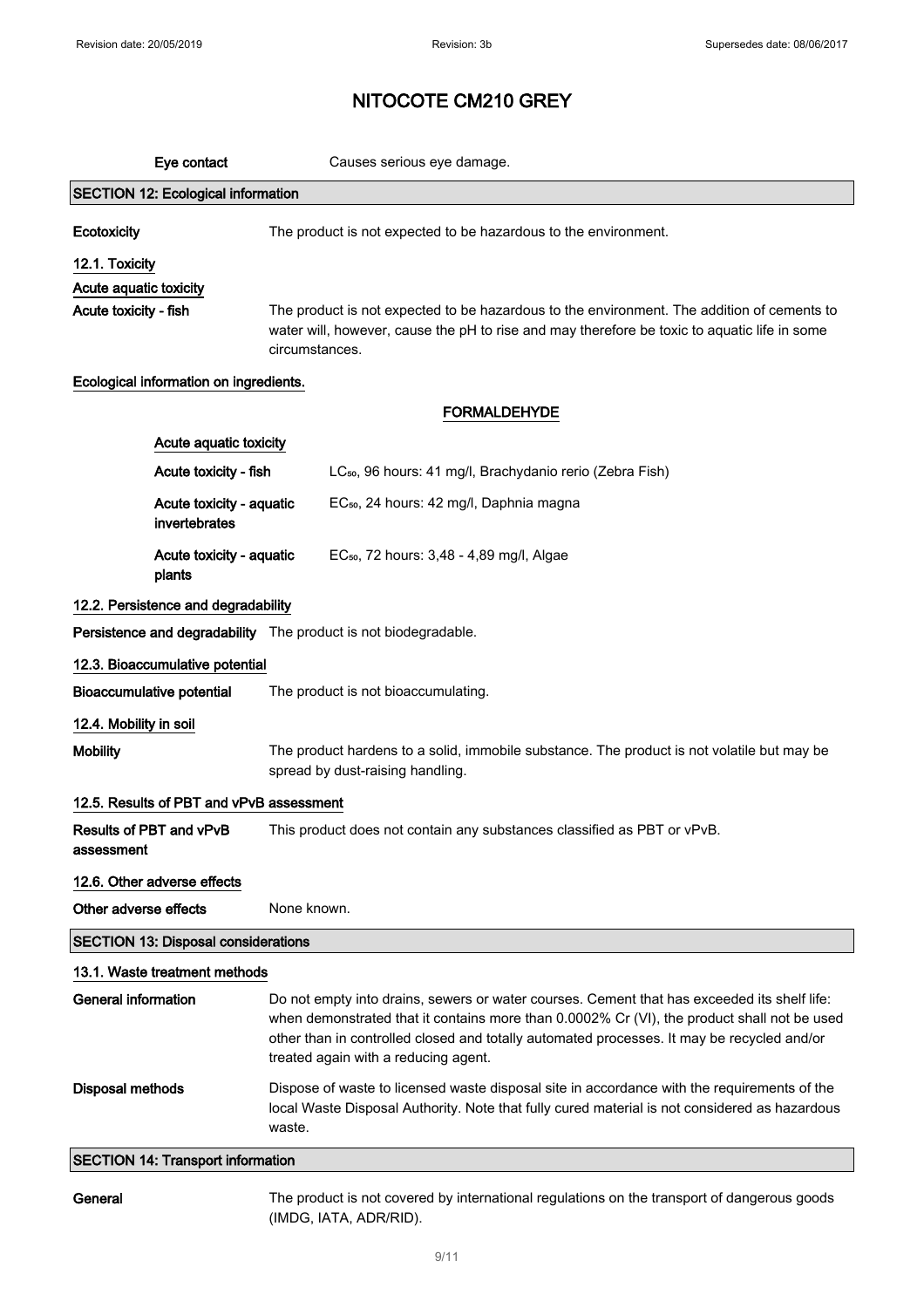## 14.1. UN number

Not applicable.

## 14.2. UN proper shipping name

Not applicable.

## 14.3. Transport hazard class(es)

No transport warning sign required.

### 14.4. Packing group

Not applicable.

## 14.5. Environmental hazards

### Environmentally hazardous substance/marine pollutant No.

### 14.6. Special precautions for user

Not applicable.

## 14.7. Transport in bulk according to Annex II of MARPOL and the IBC Code

## Transport in bulk according to Not applicable. Annex II of MARPOL 73/78 and the IBC Code

### SECTION 15: Regulatory information

## 15.1. Safety, health and environmental regulations/legislation specific for the substance or mixture

| <b>National regulations</b> | The Control of Substances Hazardous to Health Regulations 2002 (SI 2002 No. 2677) (as<br>amended).                                                                                                                                                                                                                                                                                                                                                                   |
|-----------------------------|----------------------------------------------------------------------------------------------------------------------------------------------------------------------------------------------------------------------------------------------------------------------------------------------------------------------------------------------------------------------------------------------------------------------------------------------------------------------|
| EU legislation              | Regulation (EC) No 1907/2006 of the European Parliament and of the Council of 18<br>December 2006 concerning the Registration, Evaluation, Authorisation and Restriction of<br>Chemicals (REACH) (as amended).<br>Regulation (EC) No 1272/2008 of the European Parliament and of the Council of 16<br>December 2008 on classification, labelling and packaging of substances and mixtures (as<br>amended).<br>Commission Regulation (EU) No 2015/830 of 28 May 2015. |
| Guidance                    | Workplace Exposure Limits EH40.<br>Respiratory protective equipment at work (HSG53).                                                                                                                                                                                                                                                                                                                                                                                 |

### 15.2. Chemical safety assessment

No chemical safety assessment has been carried out.

## SECTION 16: Other information

| <b>General information</b> | For professional users only. Only trained personnel should use this material.          |
|----------------------------|----------------------------------------------------------------------------------------|
| <b>Revision comments</b>   | NOTE: Lines within the margin indicate significant changes from the previous revision. |
| <b>Revision date</b>       | 20/05/2019                                                                             |
| <b>Revision</b>            | 3b                                                                                     |
| Supersedes date            | 08/06/2017                                                                             |
| <b>SDS number</b>          | 10863                                                                                  |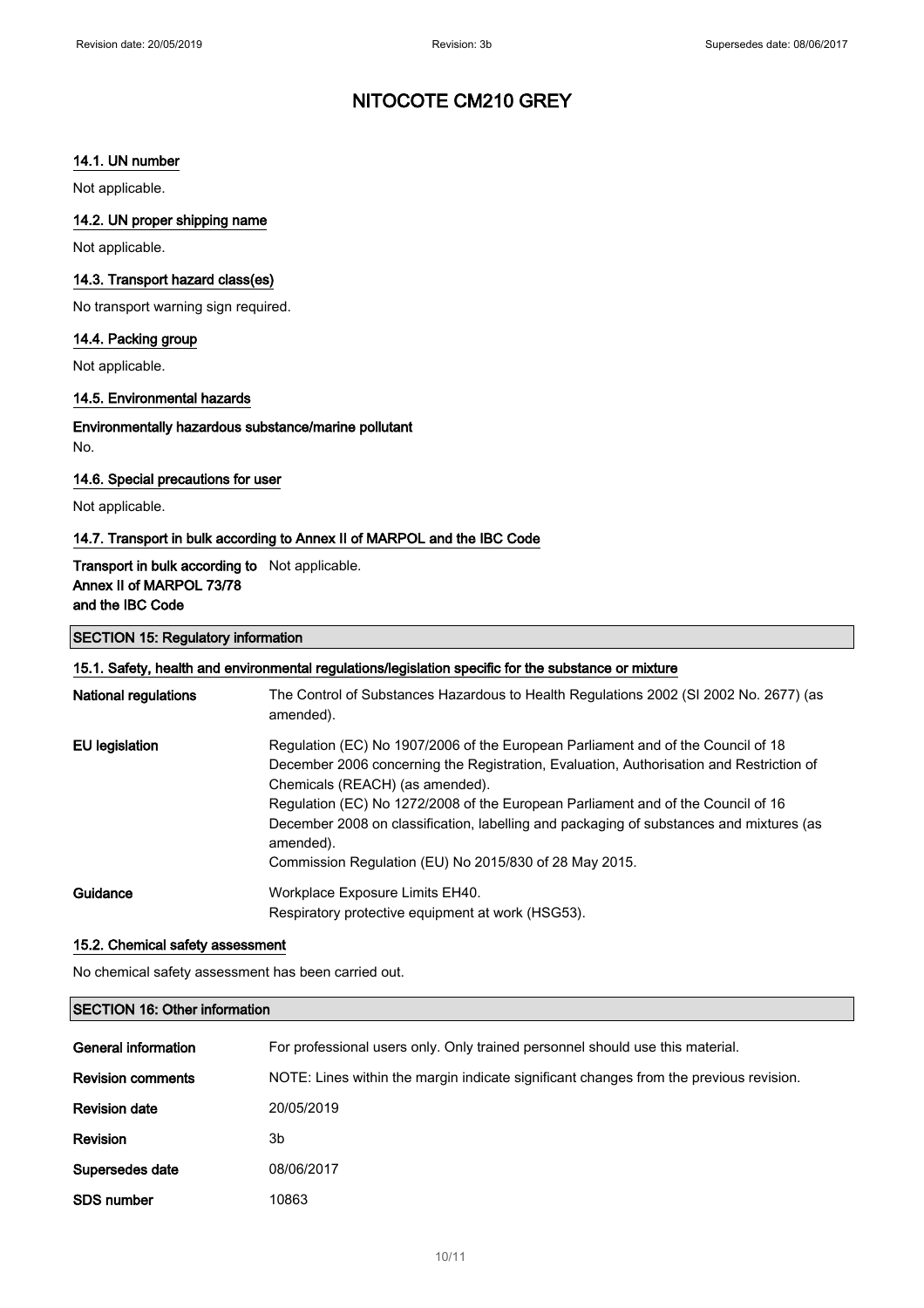- H301 Toxic if swallowed. H302 Harmful if swallowed.
- H311 Toxic in contact with skin.
- H314 Causes severe skin burns and eye damage.
- H315 Causes skin irritation.
- H317 May cause an allergic skin reaction.
- H318 Causes serious eye damage.
- H319 Causes serious eye irritation.
- H331 Toxic if inhaled.
- H335 May cause respiratory irritation.
- H341 Suspected of causing genetic defects.
- H350 May cause cancer.

The information on this data sheet represents our current data and is reliable provided that the product is used under the prescribed conditions and in accordance with the application specified on the packaging and/or in the technical guidance literature. Any other use of the product which involves using the product in combination with any other product or any other process is the responsibility of the user.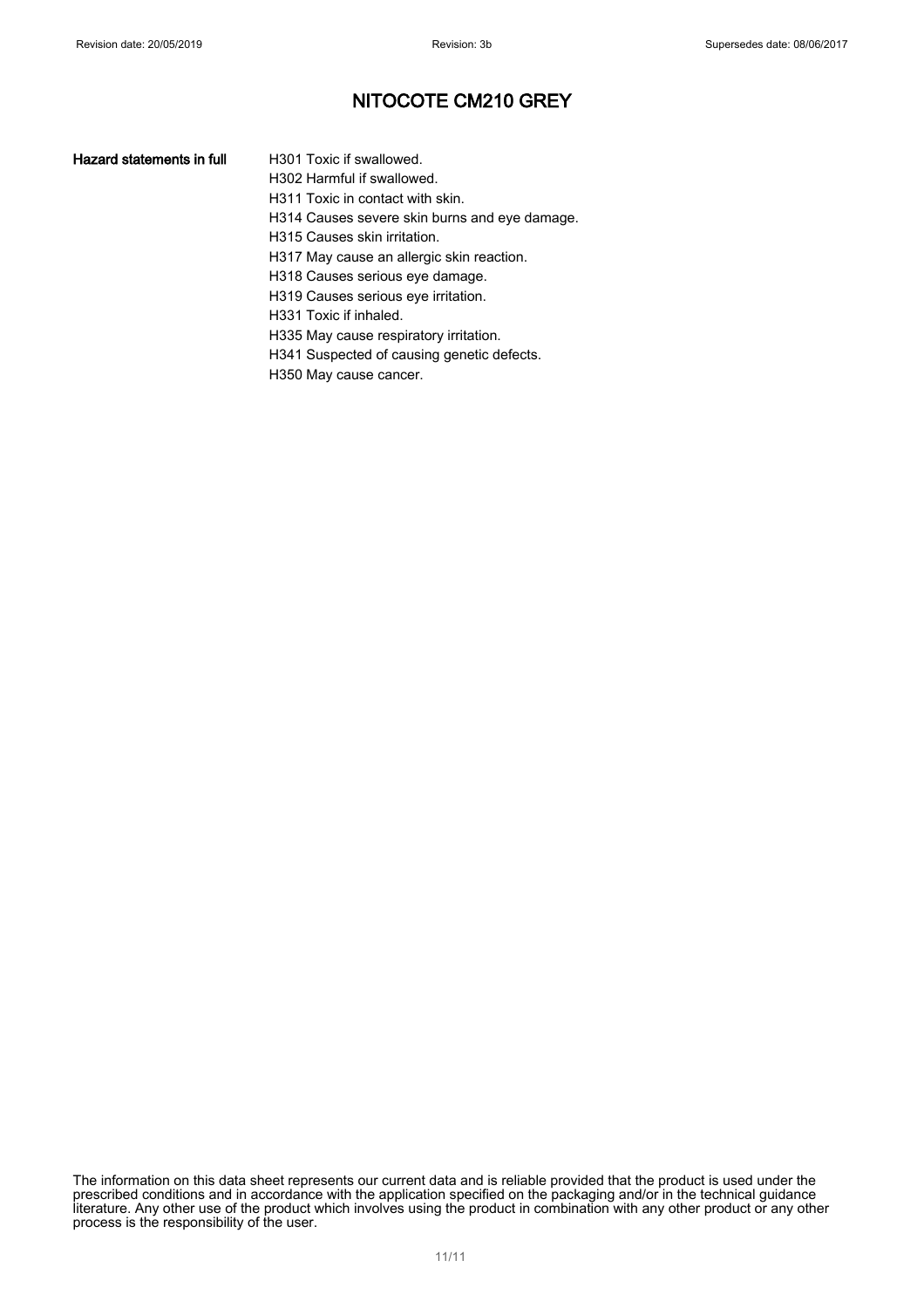

## SAFETY DATA SHEET NITOCOTE CM210 WHITE

| SECTION 1: Identification of the substance/mixture and of the company/undertaking |                                                                                                                                                                                                                                                                                                                                                                                                               |  |
|-----------------------------------------------------------------------------------|---------------------------------------------------------------------------------------------------------------------------------------------------------------------------------------------------------------------------------------------------------------------------------------------------------------------------------------------------------------------------------------------------------------|--|
| 1.1. Product identifier                                                           |                                                                                                                                                                                                                                                                                                                                                                                                               |  |
| <b>Product name</b>                                                               | NITOCOTE CM210 WHITE                                                                                                                                                                                                                                                                                                                                                                                          |  |
| <b>Product number</b>                                                             | A1737542UK9                                                                                                                                                                                                                                                                                                                                                                                                   |  |
|                                                                                   | 1.2. Relevant identified uses of the substance or mixture and uses advised against                                                                                                                                                                                                                                                                                                                            |  |
| <b>Identified uses</b>                                                            | Cementitious overlay                                                                                                                                                                                                                                                                                                                                                                                          |  |
| 1.3. Details of the supplier of the safety data sheet                             |                                                                                                                                                                                                                                                                                                                                                                                                               |  |
| <b>Supplier</b>                                                                   | <b>Fosroc Limited</b><br>Drayton Manor Business Park<br><b>Coleshill Road</b><br>Tamworth<br>Staffordshire<br><b>B78 3XN</b><br>England<br>Tel: +44 (0) 1827 262222<br>Fax: +44 (0) 1827 262444<br>enquiryuk@fosroc.com                                                                                                                                                                                       |  |
| 1.4. Emergency telephone number                                                   |                                                                                                                                                                                                                                                                                                                                                                                                               |  |
| <b>Emergency telephone</b>                                                        | +44 (0) 1827 265 279 (Monday-Sunday 24 hours a day)                                                                                                                                                                                                                                                                                                                                                           |  |
| <b>SECTION 2: Hazards identification</b>                                          |                                                                                                                                                                                                                                                                                                                                                                                                               |  |
|                                                                                   |                                                                                                                                                                                                                                                                                                                                                                                                               |  |
| 2.1. Classification of the substance or mixture<br>Classification (EC 1272/2008)  |                                                                                                                                                                                                                                                                                                                                                                                                               |  |
| <b>Physical hazards</b>                                                           | Not Classified                                                                                                                                                                                                                                                                                                                                                                                                |  |
| <b>Health hazards</b>                                                             | Skin Irrit. 2 - H315 Eye Dam. 1 - H318 Skin Sens. 1 - H317 STOT SE 3 - H335                                                                                                                                                                                                                                                                                                                                   |  |
| <b>Environmental hazards</b>                                                      | Not Classified                                                                                                                                                                                                                                                                                                                                                                                                |  |
| Classification (67/548/EEC or -<br>1999/45/EC)                                    |                                                                                                                                                                                                                                                                                                                                                                                                               |  |
| Human health                                                                      | Dust or splashes from the mixture may cause permanent eye damage. Dust may irritate the<br>respiratory system. Symptoms following overexposure may include the following: Coughing.<br>Dust has an irritating effect on moist skin. Prolonged contact with moist or wet product may<br>cause burns. Frequent inhalation of dust over a long period of time increases the risk of<br>developing lung diseases. |  |
| Environmental                                                                     | The product will harden into a solid mass in contact with water and moisture. The resultant<br>material is not biodegradable.                                                                                                                                                                                                                                                                                 |  |
| 2.2. Label elements                                                               |                                                                                                                                                                                                                                                                                                                                                                                                               |  |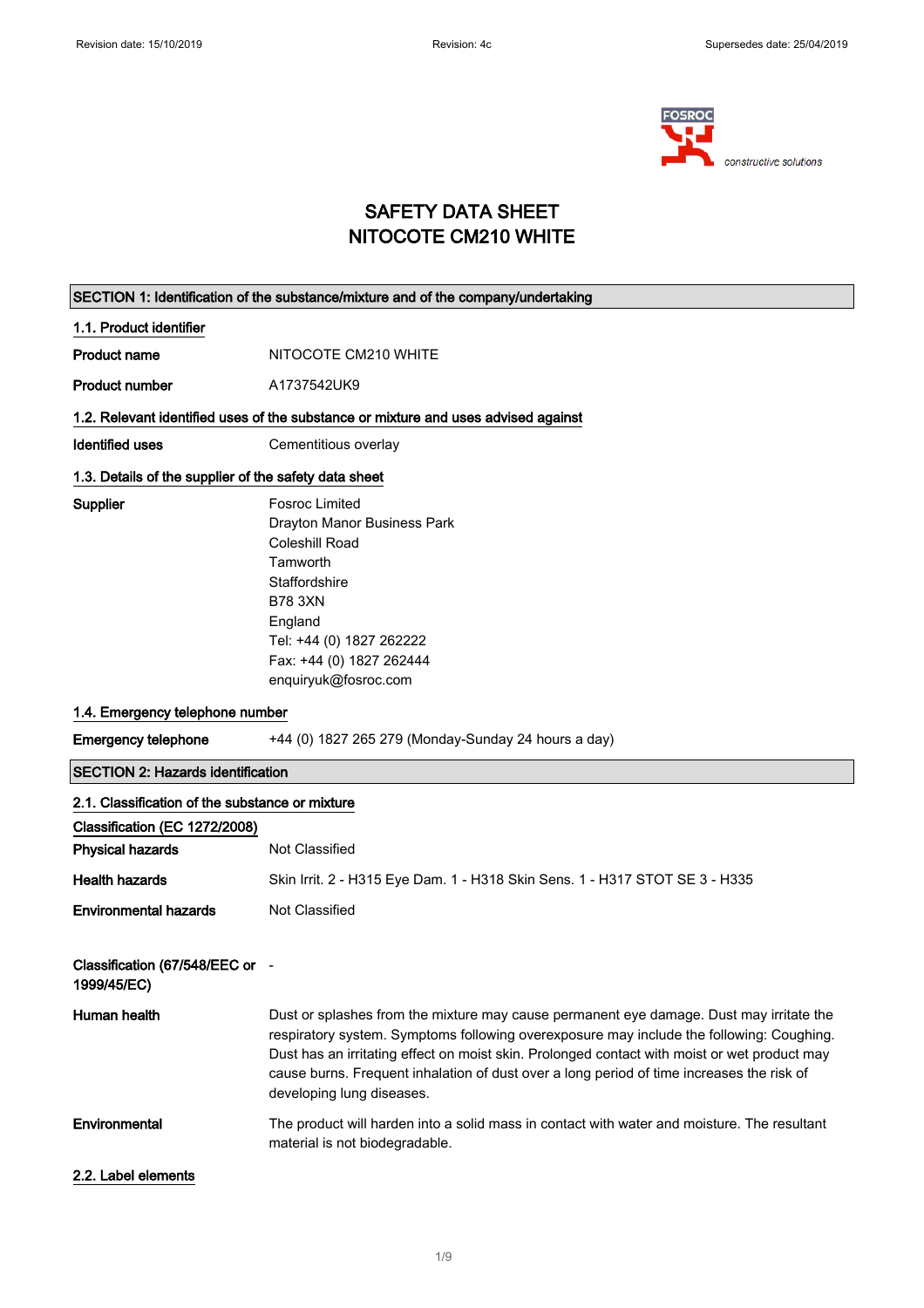## Hazard pictograms

| œ<br>€ |  |
|--------|--|
|        |  |

| Danger                                                                                                                                                                                                                                                                                                                                                                                                                                                                                                                                                                                                                                                                                                                                                                                                                                                                                                                                                                                                                                                                                                                                                                                                |
|-------------------------------------------------------------------------------------------------------------------------------------------------------------------------------------------------------------------------------------------------------------------------------------------------------------------------------------------------------------------------------------------------------------------------------------------------------------------------------------------------------------------------------------------------------------------------------------------------------------------------------------------------------------------------------------------------------------------------------------------------------------------------------------------------------------------------------------------------------------------------------------------------------------------------------------------------------------------------------------------------------------------------------------------------------------------------------------------------------------------------------------------------------------------------------------------------------|
| H315 Causes skin irritation.<br>H318 Causes serious eye damage.<br>H317 May cause an allergic skin reaction.<br>H335 May cause respiratory irritation.                                                                                                                                                                                                                                                                                                                                                                                                                                                                                                                                                                                                                                                                                                                                                                                                                                                                                                                                                                                                                                                |
| P271 Use only outdoors or in a well-ventilated area.<br>P280 Wear protective gloves/ protective clothing/ eye protection/ face protection.<br>P305+P351+P338 IF IN EYES: Rinse cautiously with water for several minutes. Remove<br>contact lenses, if present and easy to do. Continue rinsing.<br>P501 Dispose of contents/ container in accordance with national regulations.                                                                                                                                                                                                                                                                                                                                                                                                                                                                                                                                                                                                                                                                                                                                                                                                                      |
| <b>CEMENT POWDER</b>                                                                                                                                                                                                                                                                                                                                                                                                                                                                                                                                                                                                                                                                                                                                                                                                                                                                                                                                                                                                                                                                                                                                                                                  |
| P201 Obtain special instructions before use.<br>P202 Do not handle until all safety precautions have been read and understood.<br>P260 Do not breathe vapour/ spray.<br>P261 Avoid breathing vapour/ spray.<br>P264 Wash contaminated skin thoroughly after handling.<br>P270 Do not eat, drink or smoke when using this product.<br>P272 Contaminated work clothing should not be allowed out of the workplace.<br>P302+P352 IF ON SKIN: Wash with plenty of water.<br>P304+P340 IF INHALED: Remove person to fresh air and keep comfortable for breathing.<br>P308+P313 IF exposed or concerned: Get medical advice/ attention.<br>P310 Immediately call a POISON CENTER/ doctor.<br>P312 Call a POISON CENTRE/doctor if you feel unwell.<br>P314 Get medical advice/ attention if you feel unwell.<br>P321 Specific treatment (see medical advice on this label).<br>P332+P313 If skin irritation occurs: Get medical advice/attention.<br>P333+P313 If skin irritation or rash occurs: Get medical advice/attention.<br>P362+P364 Take off contaminated clothing and wash it before reuse.<br>P403+P233 Store in a well-ventilated place. Keep container tightly closed.<br>P405 Store locked up. |
|                                                                                                                                                                                                                                                                                                                                                                                                                                                                                                                                                                                                                                                                                                                                                                                                                                                                                                                                                                                                                                                                                                                                                                                                       |

## 2.3. Other hazards

This substance is not classified as PBT or vPvB according to current EU criteria.

## SECTION 3: Composition/information on ingredients

| 3.2. Mixtures                     |                      |  |
|-----------------------------------|----------------------|--|
| QUARTZ (SiO2)                     | 60-100%              |  |
| CAS number: 14808-60-7            | EC number: 238-878-4 |  |
| No. REACH: Exempt of registration |                      |  |
| Classification                    |                      |  |
| Not Classified                    |                      |  |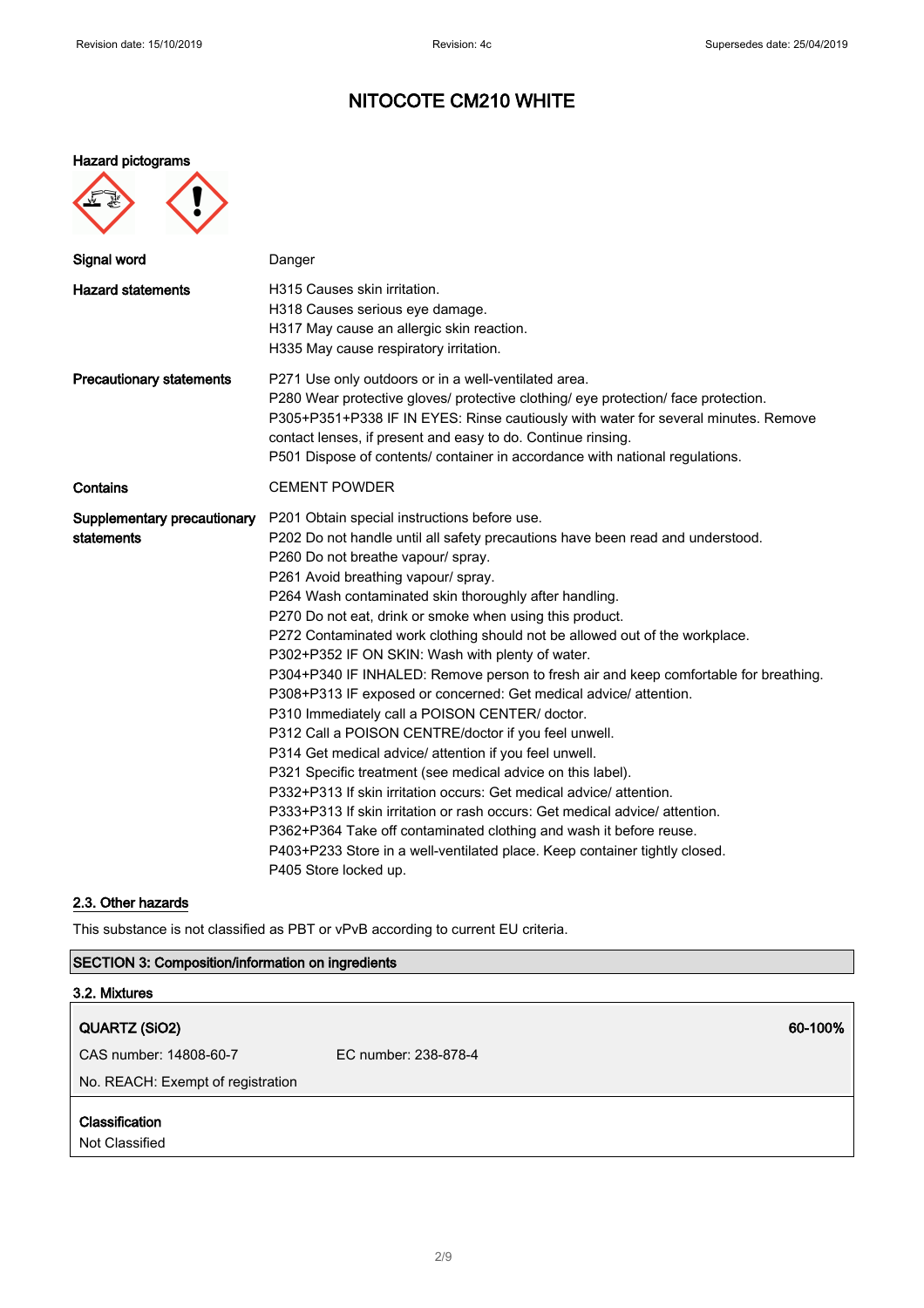| CAS number: 65997-15-1<br>EC number: 266-043-4                                                                                                                            |    |
|---------------------------------------------------------------------------------------------------------------------------------------------------------------------------|----|
| Classification<br>Skin Irrit. 2 - H315<br>Eye Dam. 1 - H318<br>Skin Sens. 1 - H317<br><b>STOT SE 3 - H335</b>                                                             |    |
| <b>FORMALDEHYDE</b>                                                                                                                                                       | 1% |
| CAS number: 50-00-0<br>EC number: 200-001-8<br>REACH registration number: 01-<br>2119488953-20                                                                            |    |
| Classification<br><b>Acute Tox. 3 - H301</b><br>Acute Tox. 3 - H311<br>Acute Tox. 3 - H331<br>Skin Corr. 1B - H314<br>Eye Dam. 1 - H318                                   |    |
| Skin Sens. 1 - H317<br>Muta. 2 - H341<br>Carc. 1B - H350<br><b>STOT SE 3 - H335</b><br>The Full Text for all R-Phrases and Hazard Statements are Displayed in Section 16. |    |

| <b>SECTION 4: First aid measures</b>                             |                                                                                                                                                                                                                                                           |  |
|------------------------------------------------------------------|-----------------------------------------------------------------------------------------------------------------------------------------------------------------------------------------------------------------------------------------------------------|--|
| 4.1. Description of first aid measures                           |                                                                                                                                                                                                                                                           |  |
| <b>General information</b>                                       | No personal protective equipment is needed for first aid responders. First aid workers should<br>avoid contact with wet cement or wet cement containing preparations.                                                                                     |  |
| Inhalation                                                       | Move affected person to fresh air at once. Dust in throat and nasal passages should clear<br>spontaneously. Get medical attention if irritation persists or later develops, or if discomfort,<br>coughing or other symptoms persist.                      |  |
| Ingestion                                                        | Do not induce vomiting. Rinse mouth thoroughly with water. Give plenty of water to drink. Give<br>milk instead of water if readily available. Never give anything by mouth to an unconscious<br>person. Get medical attention immediately.                |  |
| <b>Skin contact</b>                                              | Wash immediately with copious quantities of water. Remove contaminated clothing<br>immediately. Obtain medical advice if skin orders develop.                                                                                                             |  |
| Eye contact                                                      | Do not rub eye. Rinse immediately with plenty of water. Remove contact lenses, if present<br>and easy to do. Continue rinsing. Continue to rinse for at least 15 minutes. Get medical<br>attention. Show this Safety Data Sheet to the medical personnel. |  |
| 4.2. Most important symptoms and effects, both acute and delayed |                                                                                                                                                                                                                                                           |  |
| General information                                              | The severity of the symptoms described will vary dependent on the concentration and the<br>length of exposure.                                                                                                                                            |  |
| Inhalation                                                       | Frequent inhalation of dust over a long period of time increases the risk of developing lung<br>diseases.                                                                                                                                                 |  |
| Ingestion                                                        | Ingestion of large doses may result in irritation to the gastrointestinal tract.                                                                                                                                                                          |  |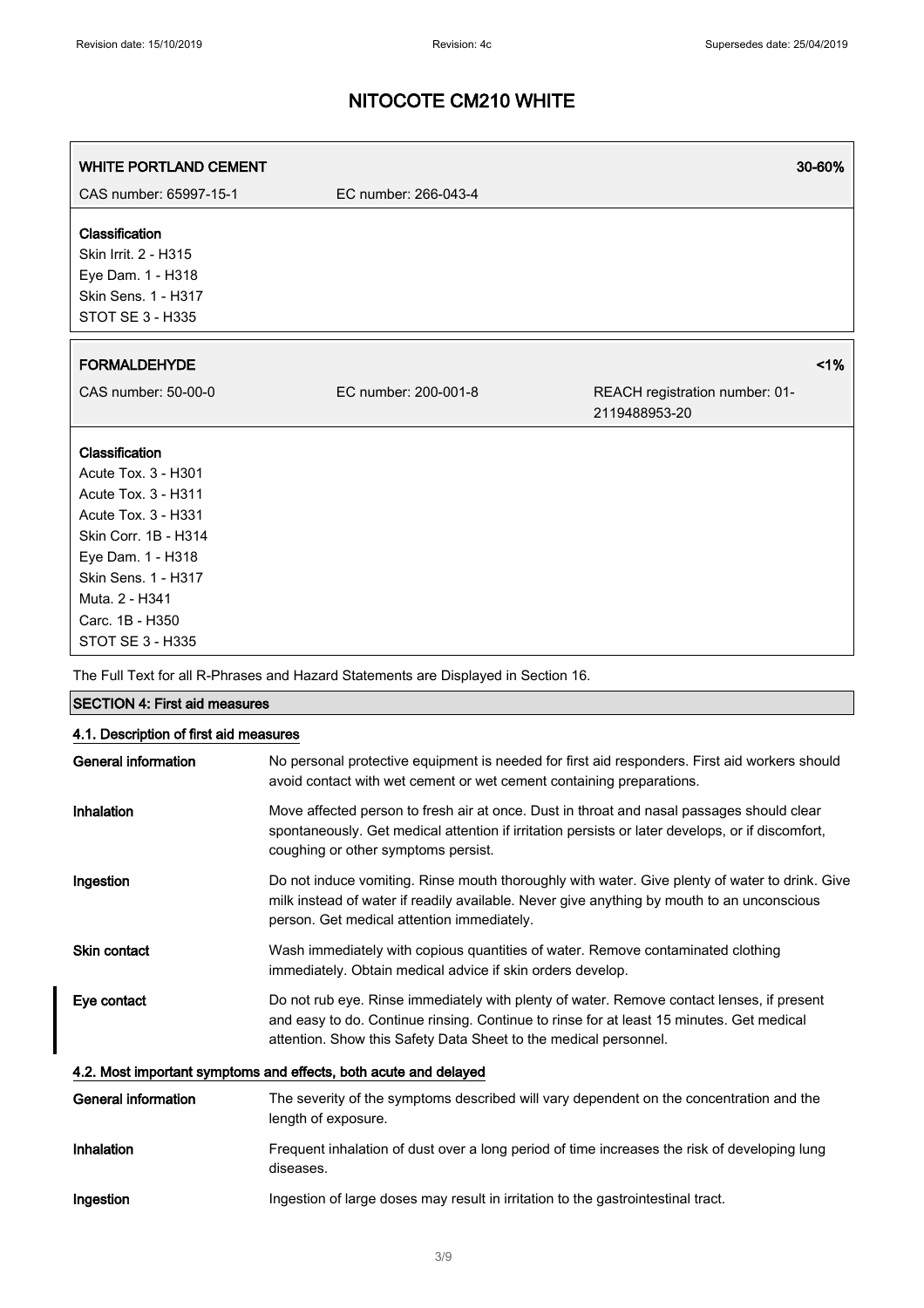$\begin{array}{c} \hline \end{array}$ 

# NITOCOTE CM210 WHITE

| <b>Skin contact</b>                                        | May have an irritating effect on moist skin after prolonged contact, or may cause dermatitis<br>after repeated contact. Prolonged skin contact with wet preparation may cause serious burns<br>without pain being felt, including through clothing.                                                                                                                                                                                                                                                                                                                        |
|------------------------------------------------------------|----------------------------------------------------------------------------------------------------------------------------------------------------------------------------------------------------------------------------------------------------------------------------------------------------------------------------------------------------------------------------------------------------------------------------------------------------------------------------------------------------------------------------------------------------------------------------|
| Eye contact                                                | Eye contact may cause serious and potentially irreversible injuries.                                                                                                                                                                                                                                                                                                                                                                                                                                                                                                       |
|                                                            | 4.3. Indication of any immediate medical attention and special treatment needed                                                                                                                                                                                                                                                                                                                                                                                                                                                                                            |
| Notes for the doctor                                       | Treat symptomatically.                                                                                                                                                                                                                                                                                                                                                                                                                                                                                                                                                     |
| <b>SECTION 5: Firefighting measures</b>                    |                                                                                                                                                                                                                                                                                                                                                                                                                                                                                                                                                                            |
| 5.1. Extinguishing media                                   |                                                                                                                                                                                                                                                                                                                                                                                                                                                                                                                                                                            |
| Suitable extinguishing media                               | The product is not flammable. Use fire-extinguishing media suitable for the surrounding fire.                                                                                                                                                                                                                                                                                                                                                                                                                                                                              |
| 5.2. Special hazards arising from the substance or mixture |                                                                                                                                                                                                                                                                                                                                                                                                                                                                                                                                                                            |
| Specific hazards                                           | Water used for fire extinguishing, which has been in contact with the product, may be<br>corrosive. No unusual fire or explosion hazards noted.                                                                                                                                                                                                                                                                                                                                                                                                                            |
| <b>Hazardous combustion</b><br>products                    | No known hazardous decomposition products.                                                                                                                                                                                                                                                                                                                                                                                                                                                                                                                                 |
| 5.3. Advice for firefighters                               |                                                                                                                                                                                                                                                                                                                                                                                                                                                                                                                                                                            |
| Protective actions during<br>firefighting                  | No specific firefighting precautions known.                                                                                                                                                                                                                                                                                                                                                                                                                                                                                                                                |
| Special protective equipment<br>for firefighters           | Wear positive-pressure self-contained breathing apparatus (SCBA) and appropriate protective<br>clothing.                                                                                                                                                                                                                                                                                                                                                                                                                                                                   |
| <b>SECTION 6: Accidental release measures</b>              |                                                                                                                                                                                                                                                                                                                                                                                                                                                                                                                                                                            |
|                                                            | 6.1. Personal precautions, protective equipment and emergency procedures                                                                                                                                                                                                                                                                                                                                                                                                                                                                                                   |
| <b>Personal precautions</b>                                | Avoid inhalation of dust. Use work methods which minimize dust production. Avoid contact<br>with eyes and prolonged skin contact. Wear protective clothing as described in Section 8 of<br>this safety data sheet.                                                                                                                                                                                                                                                                                                                                                         |
| 6.2. Environmental precautions                             |                                                                                                                                                                                                                                                                                                                                                                                                                                                                                                                                                                            |
| <b>Environmental precautions</b>                           | Collect and dispose of spillage as indicated in Section 13. Do not discharge into drains or<br>watercourses or onto the ground.                                                                                                                                                                                                                                                                                                                                                                                                                                            |
| 6.3. Methods and material for containment and cleaning up  |                                                                                                                                                                                                                                                                                                                                                                                                                                                                                                                                                                            |
| Methods for cleaning up                                    | Dry material: Collect powder using special dust vacuum cleaner with particle filter or carefully<br>sweep into suitable waste disposal containers and seal securely. Collect powder using special<br>dust vacuum cleaner with particle filter. Alternatively, damp powder with fine spray (to avoid<br>dust formation) and remove slurry. Place into container and allow to solidify before disposal as<br>described in section 13. Wet material: Clean up wet material and place in a container. Allow to<br>dry and solidify before disposal as described in section 13. |
| 6.4. Reference to other sections                           |                                                                                                                                                                                                                                                                                                                                                                                                                                                                                                                                                                            |
| Reference to other sections                                | For personal protection, see Section 8. For waste disposal, see section 13.                                                                                                                                                                                                                                                                                                                                                                                                                                                                                                |
| <b>SECTION 7: Handling and storage</b>                     |                                                                                                                                                                                                                                                                                                                                                                                                                                                                                                                                                                            |
| 7.1. Precautions for safe handling                         |                                                                                                                                                                                                                                                                                                                                                                                                                                                                                                                                                                            |
| <b>Usage precautions</b>                                   | Avoid generation and spreading of dust. Do not eat, drink or smoke when using the product.<br>Avoid inhalation of dust. Avoid contact with skin and eyes. Mechanical ventilation or local<br>exhaust ventilation may be required. Change contaminated clothing.                                                                                                                                                                                                                                                                                                            |

## 7.2. Conditions for safe storage, including any incompatibilities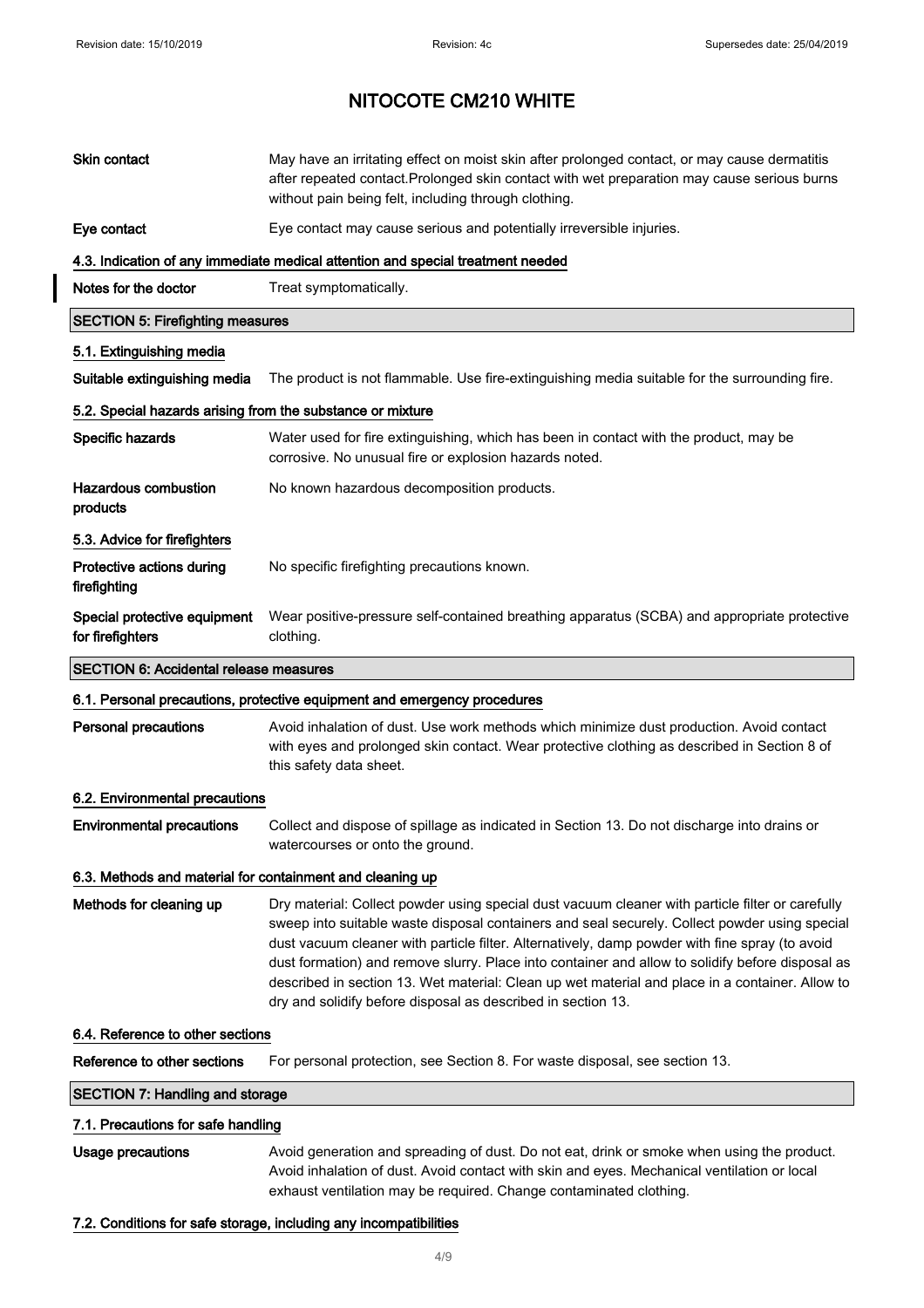| Storage precautions      | Store in tightly-closed, original container in a dry and cool place. Unsuitable container<br>materials: Aluminium. Seal opened containers and use up as soon as possible. To be stored<br>out of reach of children in its original packaging in a dry place. |
|--------------------------|--------------------------------------------------------------------------------------------------------------------------------------------------------------------------------------------------------------------------------------------------------------|
| 7.3. Specific end use(s) |                                                                                                                                                                                                                                                              |
| Specific end use(s)      | The identified uses for this product are detailed in Section 1.2.                                                                                                                                                                                            |

SECTION 8: Exposure controls/Personal protection

#### 8.1. Control parameters

## Occupational exposure limits

### QUARTZ (SiO2)

Long-term exposure limit (8-hour TWA): WEL 0,1 mg/m<sup>3</sup>

### WHITE PORTLAND CEMENT

Long-term exposure limit (8-hour TWA): WEL 10 mg/m<sup>3</sup> inhalable dust Long-term exposure limit (8-hour TWA): WEL 4 mg/m<sup>3</sup> respirable dust

### FORMALDEHYDE

Long-term exposure limit (8-hour TWA): WEL 2 ppm 2.5 mg/m<sup>3</sup> Short-term exposure limit (15-minute): WEL 2 ppm 2.5 mg/m<sup>3</sup> WEL = Workplace Exposure Limit

### WHITE PORTLAND CEMENT (CAS: 65997-15-1)

| DNEL        | Workers - Inhalation; Long term : 3 mg/m <sup>3</sup>                                                                                                                                                                                                                                                                                       |
|-------------|---------------------------------------------------------------------------------------------------------------------------------------------------------------------------------------------------------------------------------------------------------------------------------------------------------------------------------------------|
|             | FORMALDEHYDE (CAS: 50-00-0)                                                                                                                                                                                                                                                                                                                 |
| DNEL        | Workers - Inhalation; Long term systemic effects: 9 mg/m <sup>3</sup><br>Workers - Inhalation; Long term local effects: 0,5 mg/m <sup>3</sup><br>Workers - Inhalation; Short term local effects: 1 mg/m <sup>3</sup><br>Workers - Dermal; Long term systemic effects: 240 mg/kg/day<br>Workers - Dermal; Long term local effects: 37 µg/cm2 |
| <b>PNEC</b> | - Fresh water, marine water; 0.47 mg/l<br>$-$ STP; 0.19 mg/l<br>Water, Intermittent release; 4.7 mg/l<br>Sediment (Freshwater), Sediment (Marinewater); 2,44 mg/kg<br>Soil; 0,21 mg/kg                                                                                                                                                      |

### 8.2. Exposure controls

Protective equipment





Appropriate engineering controls

Atmospheric levels of dust must be maintained within the Occupational Exposure Limit. Where mechanical methods are inadequate or impractical, appropriate personal protective equipment must be used.

Personal protection Personal protection equipment should be chosen according to the CEN standards and in discussion with the supplier of the personal protective equipment.

Eye/face protection The following protection should be worn: Chemical splash goggles. (conform EN 166)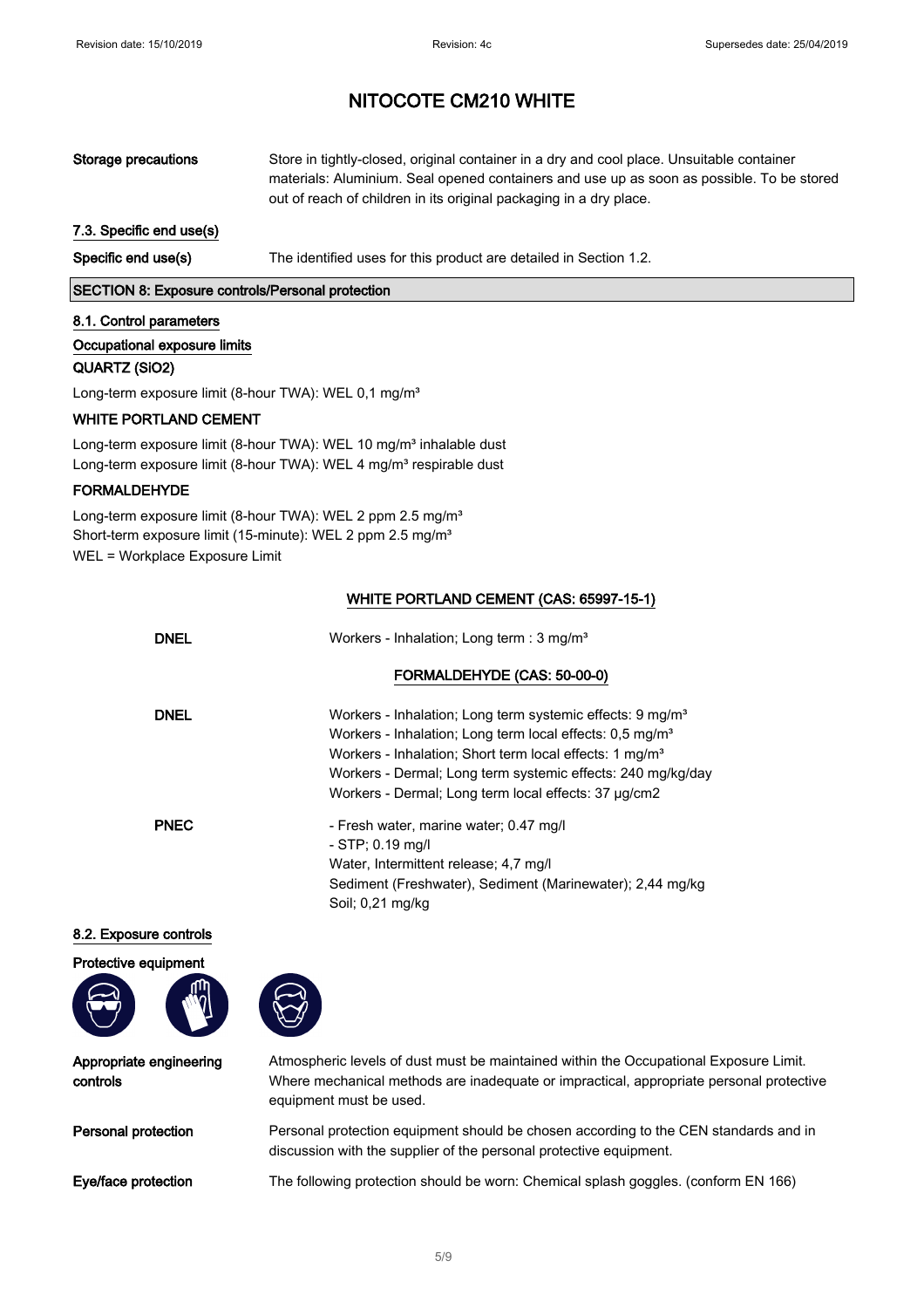| Hand protection                   | Use impervious, abrasion and alkali resistant gloves. Barrier cream applied before work may<br>make it easier to clean the skin after exposure, but does not prevent absorption through the<br>skin.                                                                                                                                                                                                                                                                                                                                                                |
|-----------------------------------|---------------------------------------------------------------------------------------------------------------------------------------------------------------------------------------------------------------------------------------------------------------------------------------------------------------------------------------------------------------------------------------------------------------------------------------------------------------------------------------------------------------------------------------------------------------------|
| Other skin and body<br>protection | Use barrier creams to minimise skin contact. Wear appropriate clothing to prevent repeated or<br>prolonged skin contact.                                                                                                                                                                                                                                                                                                                                                                                                                                            |
| Hygiene measures                  | This product contains silica sands.<br>The grain size distribution of silica sand present means that it is not classified as hazardous.<br>However, any respirable crystalline dust generated by secondary processing may cause<br>health effects.<br>Prolonged and /or massive inhalation of respirable crystalline silica dust may cause lung<br>fibrosis, commonly referred to as silicosis. Principal symptoms of silicosis are cough and<br>breathlessness.<br>Occupational exposure to respirable crystalline silica dust should be monitored and controlled. |
| Respiratory protection            | Wear a respirator fitted with the following cartridge: Particulate filter, type P2.                                                                                                                                                                                                                                                                                                                                                                                                                                                                                 |

## SECTION 9: Physical and chemical properties

## 9.1. Information on basic physical and chemical properties

| Appearance                                      | Dusty powder.                                             |
|-------------------------------------------------|-----------------------------------------------------------|
| Colour                                          | White                                                     |
| Odour                                           | Odourless.                                                |
| <b>Odour threshold</b>                          | Not applicable.                                           |
| рH                                              | pH (concentrated solution): >12                           |
| <b>Melting point</b>                            | $>1250^{\circ}$ C                                         |
| Initial boiling point and range                 | Not applicable.                                           |
| Flash point                                     | Not applicable.                                           |
| <b>Evaporation rate</b>                         | Not applicable.                                           |
| <b>Evaporation factor</b>                       | Not applicable.                                           |
| Flammability (solid, gas)                       | Not applicable.                                           |
| Upper/lower flammability or<br>explosive limits | Not applicable.                                           |
| Other flammability                              | Not applicable.                                           |
| Vapour pressure                                 | Not applicable.                                           |
| Vapour density                                  | Not applicable.                                           |
| <b>Relative density</b>                         | Not determined.                                           |
| <b>Bulk density</b>                             | Not determined.                                           |
| Solubility(ies)                                 | Slightly soluble in water. Hardens in contact with water. |
| <b>Partition coefficient</b>                    | Not determined.                                           |
| Auto-ignition temperature                       | Not applicable.                                           |
| <b>Decomposition Temperature</b>                | Not applicable.                                           |
| <b>Viscosity</b>                                | Not applicable.                                           |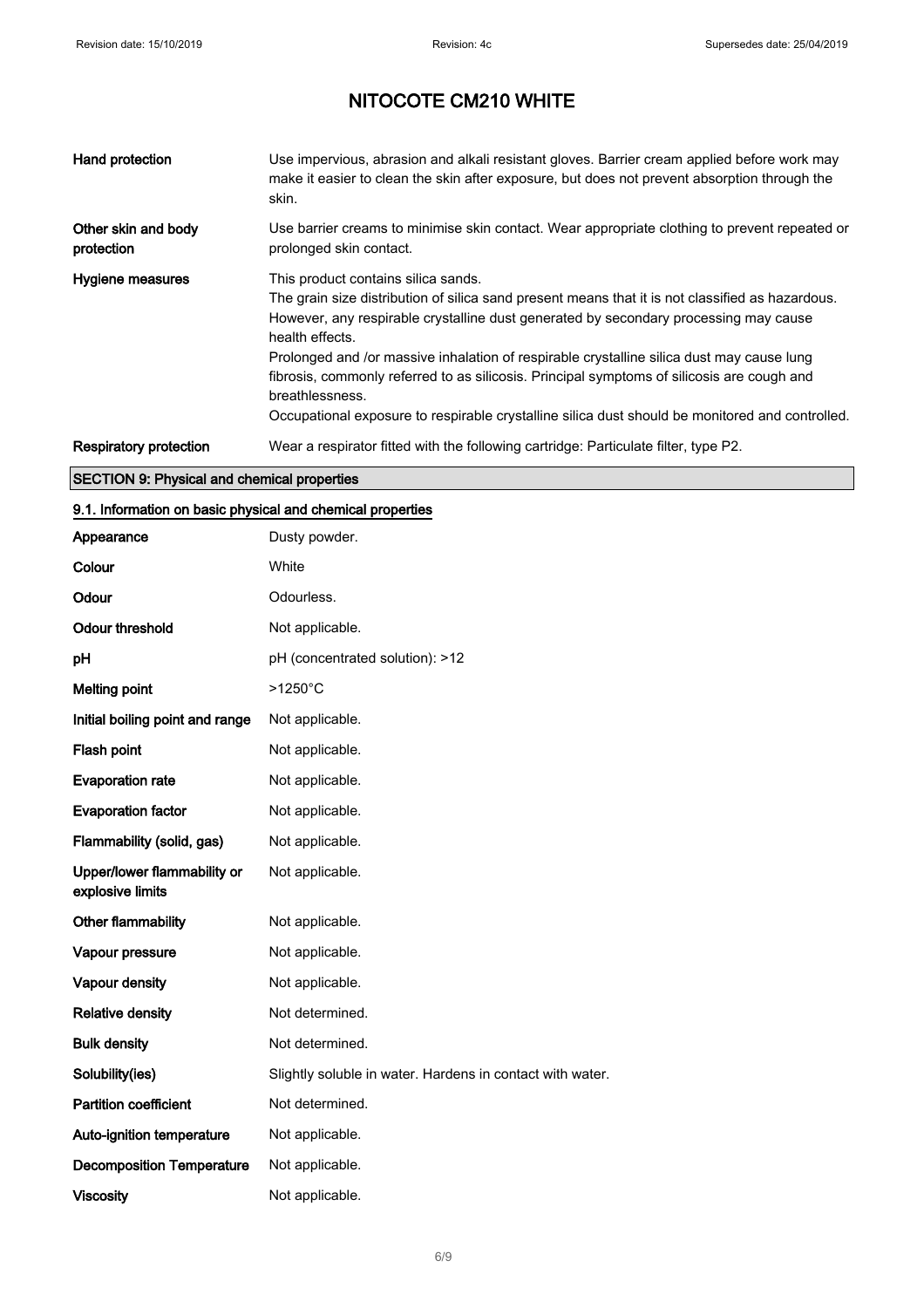| <b>Explosive properties</b>                        | Not considered to be explosive.                                                                                                                                                           |
|----------------------------------------------------|-------------------------------------------------------------------------------------------------------------------------------------------------------------------------------------------|
| <b>Explosive under the influence</b><br>of a flame | Not considered to be explosive.                                                                                                                                                           |
| <b>Oxidising properties</b>                        | Does not meet the criteria for classification as oxidising.                                                                                                                               |
| 9.2. Other information                             |                                                                                                                                                                                           |
| Other information                                  | No data available.                                                                                                                                                                        |
| <b>SECTION 10: Stability and reactivity</b>        |                                                                                                                                                                                           |
| 10.1. Reactivity                                   |                                                                                                                                                                                           |
| Reactivity                                         | When mixed with water, hardens to form a stable mass that is not reactive in normal<br>conditions.                                                                                        |
| 10.2. Chemical stability                           |                                                                                                                                                                                           |
| <b>Stability</b>                                   | Dry cements are stable as long as they are stored properly (see section 7). When mixed with<br>water, cements will harden into a stable mass that is not reactive to normal environments. |
| 10.3. Possibility of hazardous reactions           |                                                                                                                                                                                           |
| Possibility of hazardous<br>reactions              | Not known. Will not polymerise.                                                                                                                                                           |
| 10.4. Conditions to avoid                          |                                                                                                                                                                                           |
| Conditions to avoid                                | Water, moisture.                                                                                                                                                                          |
| 10.5. Incompatible materials                       |                                                                                                                                                                                           |
| <b>Materials to avoid</b>                          | Acids. Chemically-active metals.                                                                                                                                                          |
| 10.6. Hazardous decomposition products             |                                                                                                                                                                                           |
| Hazardous decomposition<br>products                | No known hazardous decomposition products.                                                                                                                                                |
| <b>SECTION 11: Toxicological information</b>       |                                                                                                                                                                                           |
| 11.1. Information on toxicological effects         |                                                                                                                                                                                           |
| Skin sensitisation                                 |                                                                                                                                                                                           |
| Skin sensitisation                                 | Some individuals may exhibit eczema upon exposure to wet cement caused by the high pH<br>which induces irritant contact dermatitis.                                                       |
| <b>Inhalation</b>                                  | Irritating to respiratory system. Inflammation of the nasal mucous membrane by exposure to<br>cement dust.                                                                                |
| Ingestion                                          | May cause irritation of mouth, throat and digestive tract.                                                                                                                                |
| <b>Skin contact</b>                                | This product is strongly irritating. Prolonged contact may cause burns. May cause<br>sensitisation by skin contact.                                                                       |
| Eye contact                                        | Irritating and may injure eye tissue if not removed promptly.                                                                                                                             |
| Acute and chronic health<br>hazards                | Repeated and/or prolonged contact may lead to dermatitis.                                                                                                                                 |
| <b>SECTION 12: Ecological information</b>          |                                                                                                                                                                                           |

Ecotoxicity The product is not expected to be hazardous to the environment.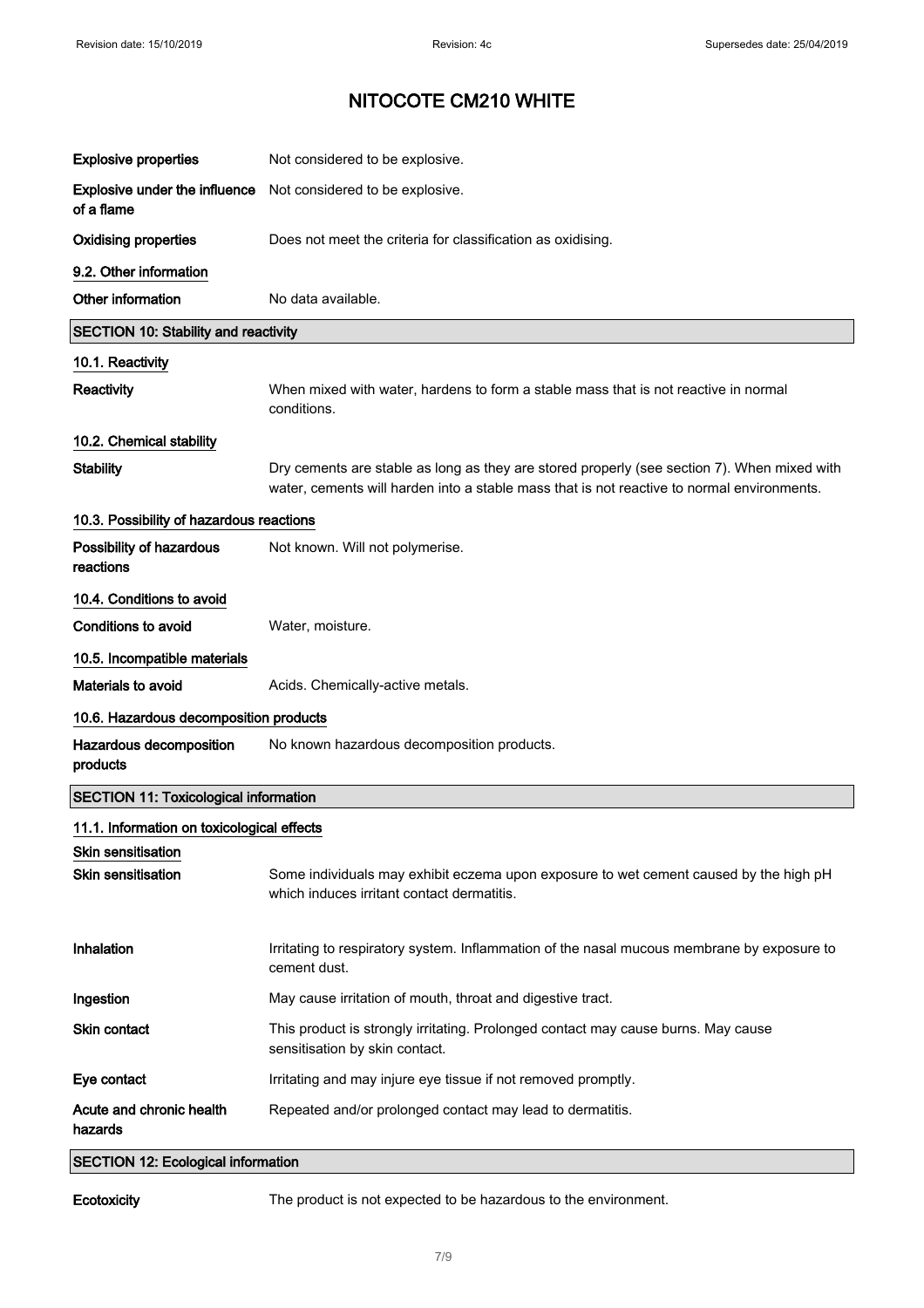| 12.1. Toxicity                                              |                                                                                                                                                                                                              |  |
|-------------------------------------------------------------|--------------------------------------------------------------------------------------------------------------------------------------------------------------------------------------------------------------|--|
| Acute aquatic toxicity                                      |                                                                                                                                                                                                              |  |
| Acute toxicity - fish                                       | The product is not expected to be hazardous to the environment. The addition of cements to<br>water will, however, cause the pH to rise and may therefore be toxic to aquatic life in some<br>circumstances. |  |
| 12.2. Persistence and degradability                         |                                                                                                                                                                                                              |  |
|                                                             | Persistence and degradability The product is not biodegradable.                                                                                                                                              |  |
| 12.3. Bioaccumulative potential                             |                                                                                                                                                                                                              |  |
| <b>Bioaccumulative potential</b>                            | The product is not bioaccumulating.                                                                                                                                                                          |  |
| <b>Partition coefficient</b>                                | Not determined.                                                                                                                                                                                              |  |
| 12.4. Mobility in soil                                      |                                                                                                                                                                                                              |  |
| <b>Mobility</b>                                             | The product hardens to a solid, immobile substance. The product is not volatile but may be<br>spread by dust-raising handling.                                                                               |  |
| 12.5. Results of PBT and vPvB assessment                    |                                                                                                                                                                                                              |  |
| Results of PBT and vPvB<br>assessment                       | This substance is not classified as PBT or vPvB according to current EU criteria.                                                                                                                            |  |
| 12.6. Other adverse effects                                 |                                                                                                                                                                                                              |  |
| Other adverse effects                                       | None known.                                                                                                                                                                                                  |  |
| <b>SECTION 13: Disposal considerations</b>                  |                                                                                                                                                                                                              |  |
| 13.1. Waste treatment methods                               |                                                                                                                                                                                                              |  |
| <b>General information</b>                                  | Do not empty into drains, sewers or water courses.                                                                                                                                                           |  |
| Disposal methods                                            | Dispose of waste to licensed waste disposal site in accordance with the requirements of the<br>local Waste Disposal Authority. Note that fully cured material is not considered as hazardous<br>waste.       |  |
| <b>SECTION 14: Transport information</b>                    |                                                                                                                                                                                                              |  |
| General                                                     | The product is not covered by international regulations on the transport of dangerous goods<br>(IMDG, IATA, ADR/RID).                                                                                        |  |
| 14.1. UN number                                             |                                                                                                                                                                                                              |  |
| Not relevant.                                               |                                                                                                                                                                                                              |  |
| 14.2. UN proper shipping name                               |                                                                                                                                                                                                              |  |
| Not relevant.                                               |                                                                                                                                                                                                              |  |
| 14.3. Transport hazard class(es)                            |                                                                                                                                                                                                              |  |
| Not relevant.                                               |                                                                                                                                                                                                              |  |
| 14.4. Packing group                                         |                                                                                                                                                                                                              |  |
| Not relevant.                                               |                                                                                                                                                                                                              |  |
| 14.5. Environmental hazards                                 |                                                                                                                                                                                                              |  |
| Environmentally hazardous substance/marine pollutant<br>No. |                                                                                                                                                                                                              |  |
| 14.6. Special precautions for user                          |                                                                                                                                                                                                              |  |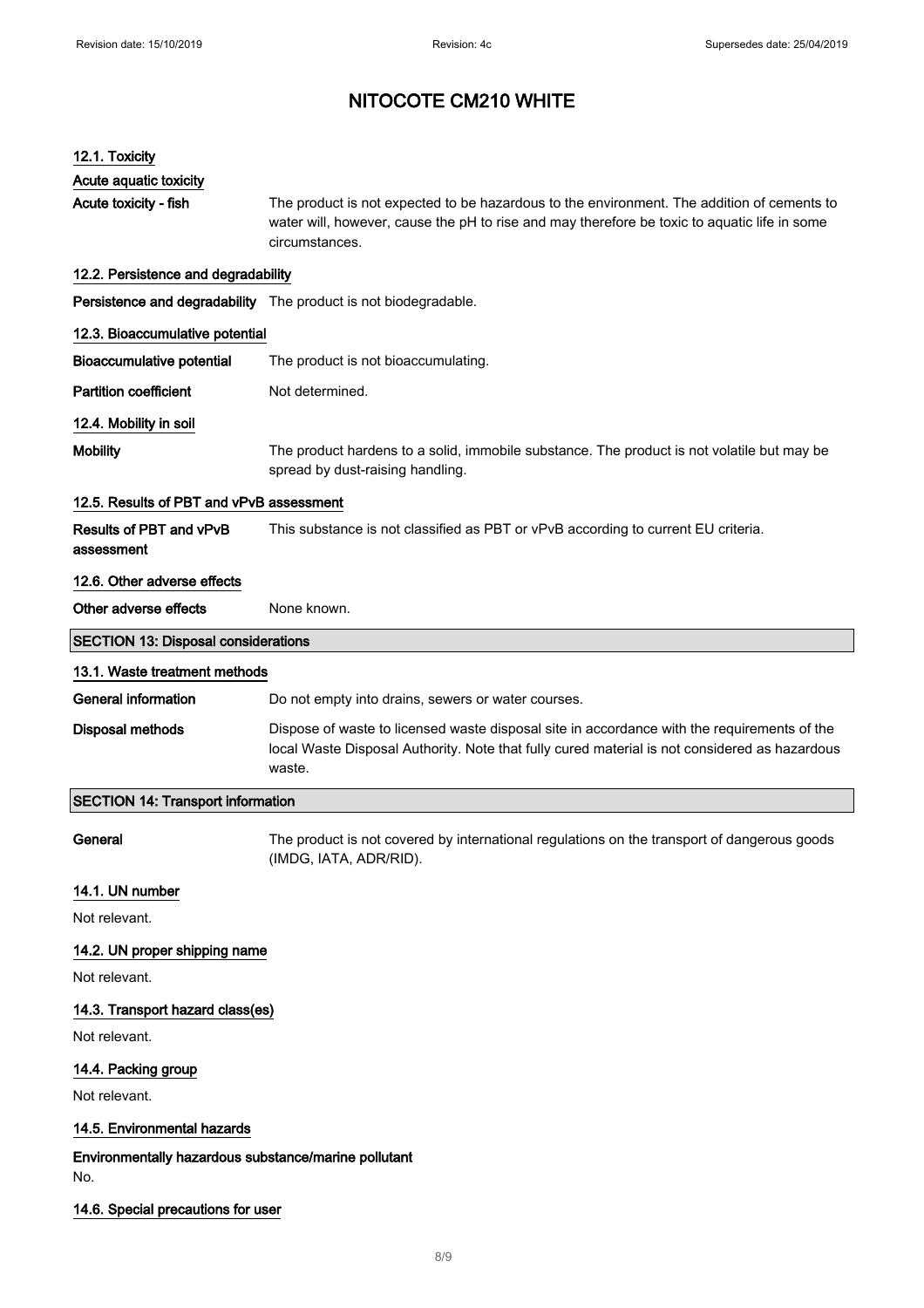Not relevant.

### 14.7. Transport in bulk according to Annex II of MARPOL and the IBC Code

Transport in bulk according to Not relevant. Annex II of MARPOL 73/78 and the IBC Code

## SECTION 15: Regulatory information 15.1. Safety, health and environmental regulations/legislation specific for the substance or mixture National regulations Control of Substances Hazardous to Health Regulations 2002 (as amended). EU legislation Commission Regulation (EU) No 453/2010 of 20 May 2010. Regulation (EC) No 1272/2008 of the European Parliament and of the Council of 16 December 2008 on classification, labelling and packaging of substances and mixtures (as amended). Regulation (EC) No 1907/2006 of the European Parliament and of the Council of 18 December 2006 concerning the Registration, Evaluation, Authorisation and Restriction of Chemicals (REACH) (as amended). Guidance Workplace Exposure Limits EH40. Approved Classification and Labelling Guide (Sixth edition) L131. Respiratory protective equipment at work (HSG53).

#### 15.2. Chemical safety assessment

No chemical safety assessment has been carried out.

#### SECTION 16: Other information

| General information       | For professional users only. Only trained personnel should use this material.                                                                                                                                                                                                                                                                                             |
|---------------------------|---------------------------------------------------------------------------------------------------------------------------------------------------------------------------------------------------------------------------------------------------------------------------------------------------------------------------------------------------------------------------|
| <b>Revision comments</b>  | NOTE: Lines within the margin indicate significant changes from the previous revision.                                                                                                                                                                                                                                                                                    |
| <b>Revision date</b>      | 15/10/2019                                                                                                                                                                                                                                                                                                                                                                |
| <b>Revision</b>           | 4c                                                                                                                                                                                                                                                                                                                                                                        |
| Supersedes date           | 25/04/2019                                                                                                                                                                                                                                                                                                                                                                |
| Hazard statements in full | H301 Toxic if swallowed.<br>H311 Toxic in contact with skin.<br>H314 Causes severe skin burns and eye damage.<br>H315 Causes skin irritation.<br>H317 May cause an allergic skin reaction.<br>H318 Causes serious eye damage.<br>H331 Toxic if inhaled.<br>H335 May cause respiratory irritation.<br>H341 Suspected of causing genetic defects.<br>H350 May cause cancer. |
|                           |                                                                                                                                                                                                                                                                                                                                                                           |

The information on this data sheet represents our current data and is reliable provided that the product is used under the prescribed conditions and in accordance with the application specified on the packaging and/or in the technical guidance literature. Any other use of the product which involves using the product in combination with any other product or any other process is the responsibility of the user.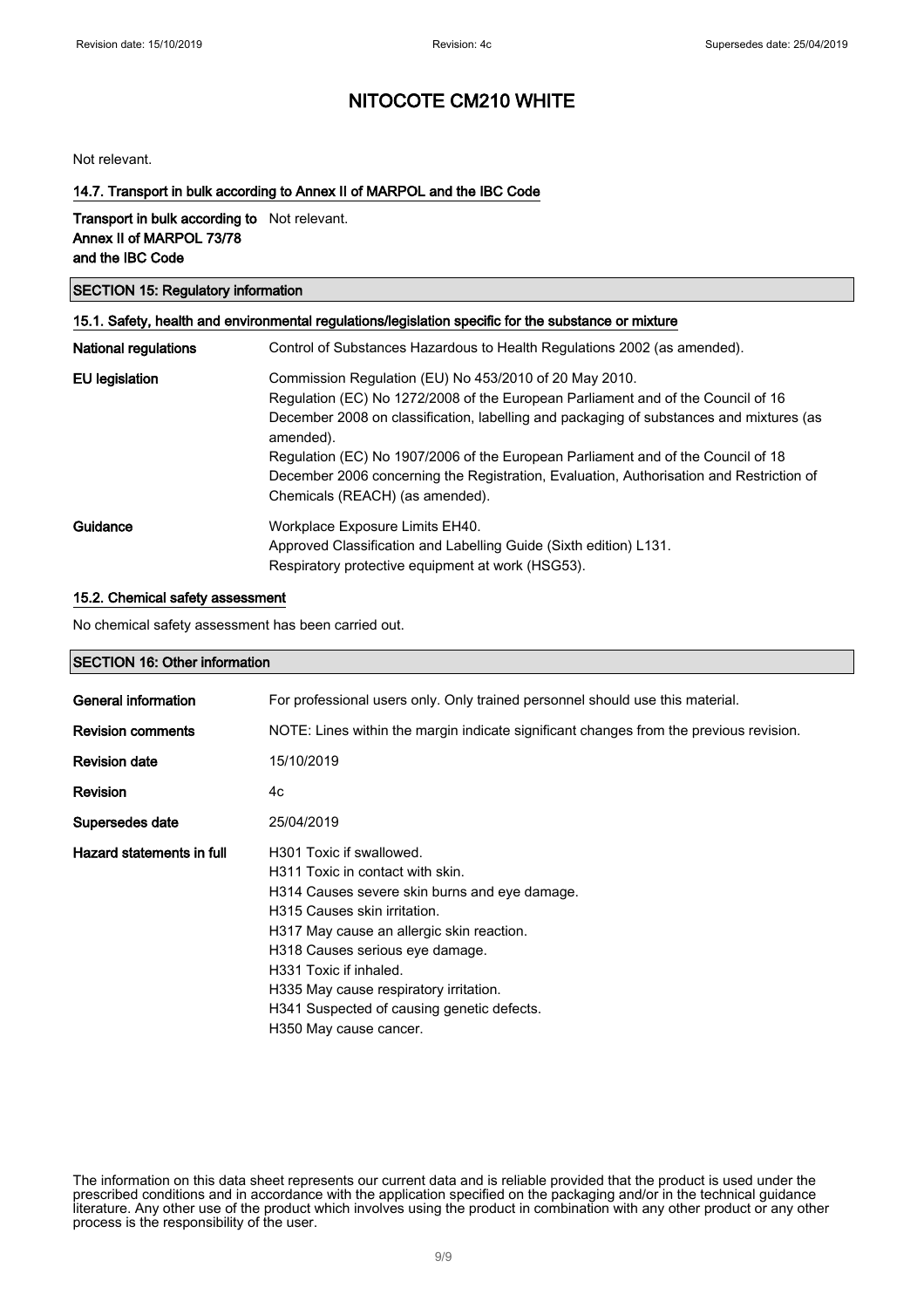

## SAFETY DATA SHEET NITOCOTE CM210 LIQUID

This SDS is not mandated under REACH Regulation (EC) No 1907/2006 and is provided for information only.

|                                                       | SECTION 1: Identification of the substance/mixture and of the company/undertaking                                                                                                                                |  |  |
|-------------------------------------------------------|------------------------------------------------------------------------------------------------------------------------------------------------------------------------------------------------------------------|--|--|
| 1.1. Product identifier                               |                                                                                                                                                                                                                  |  |  |
| <b>Product name</b>                                   | NITOCOTE CM210 LIQUID                                                                                                                                                                                            |  |  |
| <b>Product number</b>                                 | A1737003UK9                                                                                                                                                                                                      |  |  |
|                                                       | 1.2. Relevant identified uses of the substance or mixture and uses advised against                                                                                                                               |  |  |
| <b>Identified uses</b>                                | Polymeric additive for cementitious products.                                                                                                                                                                    |  |  |
| 1.3. Details of the supplier of the safety data sheet |                                                                                                                                                                                                                  |  |  |
| Supplier                                              | <b>Fosroc Limited</b><br>Drayton Manor Business Park<br>Coleshill Road<br>Tamworth<br>Staffordshire<br><b>B78 3XN</b><br>England<br>Tel: +44 (0) 1827 262222<br>Fax: +44 (0) 1827 262444<br>enquiryuk@fosroc.com |  |  |
| 1.4. Emergency telephone number                       |                                                                                                                                                                                                                  |  |  |
| <b>Emergency telephone</b>                            | +44 (0) 1827 265 279 (Monday-Sunday 24 hours a day)                                                                                                                                                              |  |  |
| <b>SECTION 2: Hazards identification</b>              |                                                                                                                                                                                                                  |  |  |
| 2.1. Classification of the substance or mixture       |                                                                                                                                                                                                                  |  |  |
| Classification (EC 1272/2008)                         |                                                                                                                                                                                                                  |  |  |
| <b>Physical hazards</b>                               | Not Classified                                                                                                                                                                                                   |  |  |
| <b>Health hazards</b>                                 | Not Classified                                                                                                                                                                                                   |  |  |
| <b>Environmental hazards</b>                          | Not Classified                                                                                                                                                                                                   |  |  |
| Human health                                          | See Section 11 for additional information on health hazards.                                                                                                                                                     |  |  |
| Environmental                                         | The product is not expected to be hazardous to the environment.                                                                                                                                                  |  |  |
| 2.2. Label elements                                   |                                                                                                                                                                                                                  |  |  |
| <b>Hazard statements</b>                              | NC Not Classified                                                                                                                                                                                                |  |  |
| 2.3. Other hazards                                    |                                                                                                                                                                                                                  |  |  |
|                                                       | This product does not contain any substances classified as PBT or vPvB.                                                                                                                                          |  |  |

SECTION 3: Composition/information on ingredients

## 3.2. Mixtures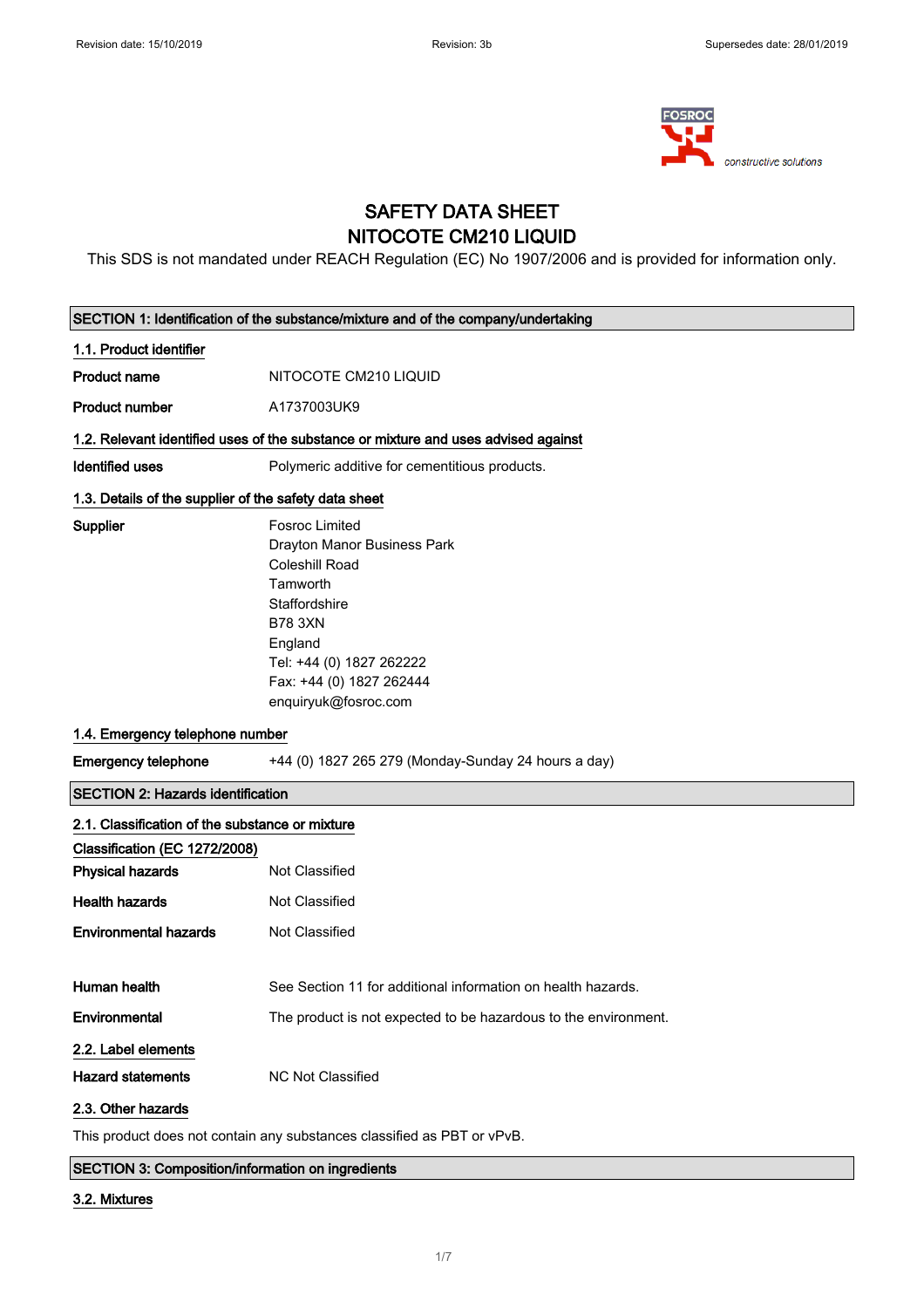| <b>Composition comments</b>                                                     | This product does not contain any hazardous ingredients, or ingredients with national<br>workplace exposure limits.                                                                                                                                                                                                                            |  |
|---------------------------------------------------------------------------------|------------------------------------------------------------------------------------------------------------------------------------------------------------------------------------------------------------------------------------------------------------------------------------------------------------------------------------------------|--|
| <b>SECTION 4: First aid measures</b>                                            |                                                                                                                                                                                                                                                                                                                                                |  |
| 4.1. Description of first aid measures                                          |                                                                                                                                                                                                                                                                                                                                                |  |
| <b>General information</b>                                                      | Move affected person to fresh air and keep warm and at rest in a position comfortable for<br>breathing.                                                                                                                                                                                                                                        |  |
| Inhalation                                                                      | Move affected person to fresh air and keep warm and at rest in a position comfortable for<br>breathing. Keep affected person under observation.                                                                                                                                                                                                |  |
| Ingestion                                                                       | Never give anything by mouth to an unconscious person. Do not induce vomiting. Rinse<br>mouth thoroughly with water. Get medical attention if any discomfort continues.                                                                                                                                                                        |  |
| <b>Skin contact</b>                                                             | Remove affected person from source of contamination. Remove contaminated clothing<br>immediately and wash skin with soap and water.                                                                                                                                                                                                            |  |
| Eye contact                                                                     | Remove any contact lenses and open eyelids wide apart. Rinse with water. Continue to rinse<br>for at least 15 minutes. Get medical attention if any discomfort continues.                                                                                                                                                                      |  |
|                                                                                 | 4.2. Most important symptoms and effects, both acute and delayed                                                                                                                                                                                                                                                                               |  |
| <b>General information</b>                                                      | No specific symptoms noted.                                                                                                                                                                                                                                                                                                                    |  |
| 4.3. Indication of any immediate medical attention and special treatment needed |                                                                                                                                                                                                                                                                                                                                                |  |
| Notes for the doctor                                                            | No specific recommendations.                                                                                                                                                                                                                                                                                                                   |  |
| <b>SECTION 5: Firefighting measures</b>                                         |                                                                                                                                                                                                                                                                                                                                                |  |
| 5.1. Extinguishing media                                                        |                                                                                                                                                                                                                                                                                                                                                |  |
| Suitable extinguishing media                                                    | The product is not flammable. Use fire-extinguishing media suitable for the surrounding fire.                                                                                                                                                                                                                                                  |  |
| 5.2. Special hazards arising from the substance or mixture                      |                                                                                                                                                                                                                                                                                                                                                |  |
| Specific hazards                                                                | Material can splatter above 100'C. Polymer film can burn. Irritant fumes.                                                                                                                                                                                                                                                                      |  |
| <b>Hazardous combustion</b><br>products                                         | Does not decompose when used and stored as recommended.                                                                                                                                                                                                                                                                                        |  |
| 5.3. Advice for firefighters                                                    |                                                                                                                                                                                                                                                                                                                                                |  |
| Protective actions during<br>firefighting                                       | Move containers from fire area if it can be done without risk. No specific firefighting<br>precautions known. Control run-off water by containing and keeping it out of sewers and<br>watercourses.                                                                                                                                            |  |
| <b>SECTION 6: Accidental release measures</b>                                   |                                                                                                                                                                                                                                                                                                                                                |  |
|                                                                                 | 6.1. Personal precautions, protective equipment and emergency procedures                                                                                                                                                                                                                                                                       |  |
| <b>Personal precautions</b>                                                     | For personal protection, see Section 8.                                                                                                                                                                                                                                                                                                        |  |
| 6.2. Environmental precautions                                                  |                                                                                                                                                                                                                                                                                                                                                |  |
| <b>Environmental precautions</b>                                                | Avoid the spillage or runoff entering drains, sewers or watercourses.                                                                                                                                                                                                                                                                          |  |
| 6.3. Methods and material for containment and cleaning up                       |                                                                                                                                                                                                                                                                                                                                                |  |
| Methods for cleaning up                                                         | Stop leak if possible without risk. Absorb in vermiculite, dry sand or earth and place into<br>containers. Collect and place in suitable waste disposal containers and seal securely. Label<br>the containers containing waste and contaminated materials and remove from the area as<br>soon as possible. For waste disposal, see Section 13. |  |

## 6.4. Reference to other sections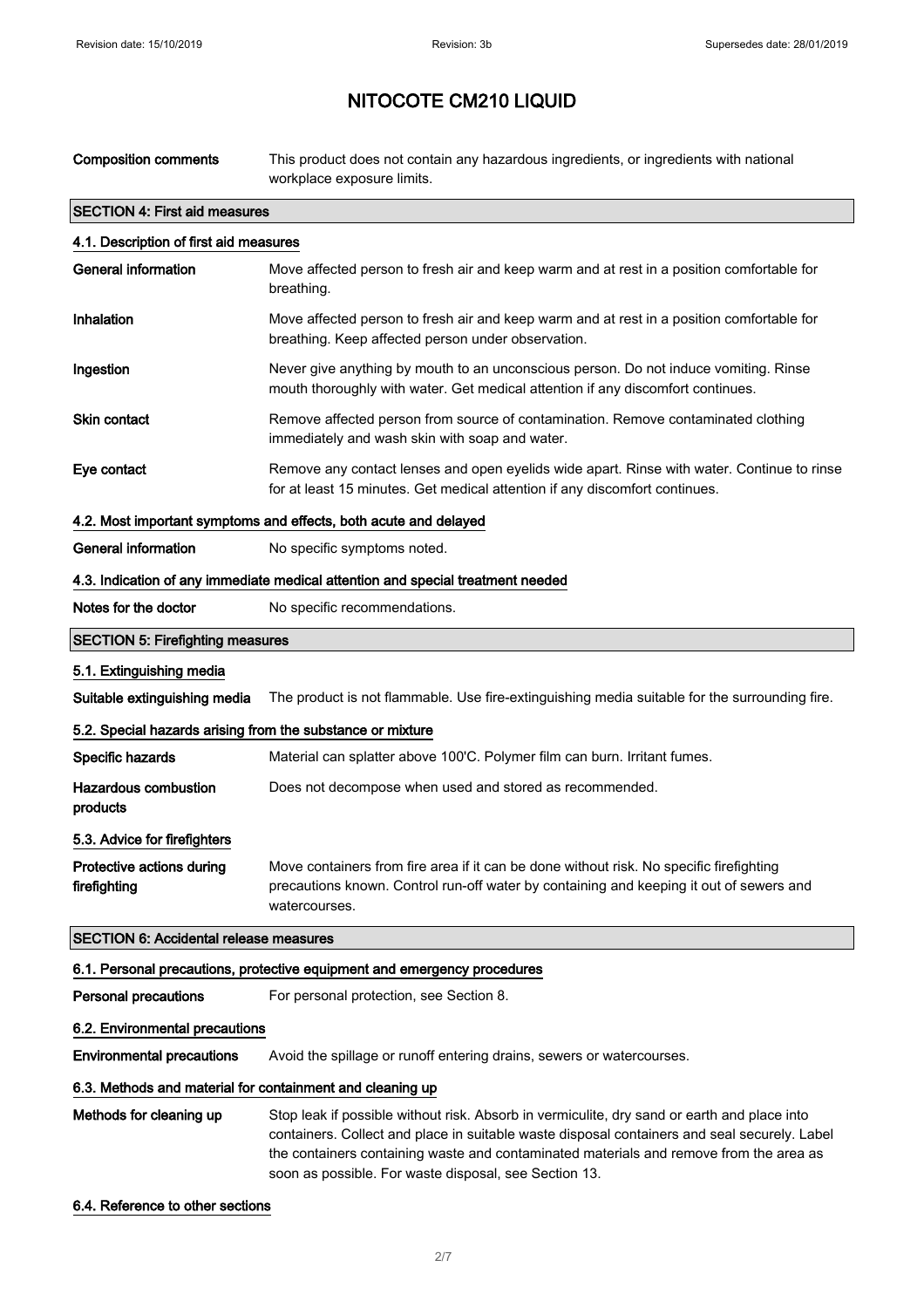| Reference to other sections | For waste disposal, see section 13. |
|-----------------------------|-------------------------------------|
|                             |                                     |

| <b>SECTION 7: Handling and storage</b>                     |                                                                                                                                                                                                                                                                                                                                                                                                                                            |  |
|------------------------------------------------------------|--------------------------------------------------------------------------------------------------------------------------------------------------------------------------------------------------------------------------------------------------------------------------------------------------------------------------------------------------------------------------------------------------------------------------------------------|--|
| 7.1. Precautions for safe handling                         |                                                                                                                                                                                                                                                                                                                                                                                                                                            |  |
| <b>Usage precautions</b>                                   | For professional users only. Good personal hygiene procedures should be implemented.                                                                                                                                                                                                                                                                                                                                                       |  |
|                                                            | 7.2. Conditions for safe storage, including any incompatibilities                                                                                                                                                                                                                                                                                                                                                                          |  |
| <b>Storage precautions</b>                                 | Stop leak if possible without risk. Store in tightly-closed, original container in a dry, cool and<br>well-ventilated place. Absorb in vermiculite, dry sand or earth and place into containers.<br>Collect and place in suitable waste disposal containers and seal securely. Label the<br>containers containing waste and contaminated materials and remove from the area as soon<br>as possible. For waste disposal, see Section 13.    |  |
| Storage class                                              | Chemical storage.                                                                                                                                                                                                                                                                                                                                                                                                                          |  |
| 7.3. Specific end use(s)                                   |                                                                                                                                                                                                                                                                                                                                                                                                                                            |  |
| Specific end use(s)                                        | The identified uses for this product are detailed in Section 1.2.                                                                                                                                                                                                                                                                                                                                                                          |  |
| <b>SECTION 8: Exposure controls/Personal protection</b>    |                                                                                                                                                                                                                                                                                                                                                                                                                                            |  |
| 8.1. Control parameters                                    |                                                                                                                                                                                                                                                                                                                                                                                                                                            |  |
| Ingredient comments                                        | No exposure limits known for ingredient(s).                                                                                                                                                                                                                                                                                                                                                                                                |  |
| 8.2. Exposure controls                                     |                                                                                                                                                                                                                                                                                                                                                                                                                                            |  |
| Protective equipment                                       |                                                                                                                                                                                                                                                                                                                                                                                                                                            |  |
| Appropriate engineering<br>controls                        | Provide adequate general and local exhaust ventilation.                                                                                                                                                                                                                                                                                                                                                                                    |  |
| Eye/face protection                                        | Eyewear complying with an approved standard should be worn if a risk assessment indicates<br>eye contact is possible. The following protection should be worn: Chemical splash goggles.                                                                                                                                                                                                                                                    |  |
| Hand protection                                            | Chemical-resistant, impervious gloves complying with an approved standard should be worn if<br>a risk assessment indicates skin contact is possible. Wear protective gloves made of the<br>following material: Butyl rubber. Nitrile rubber. Neoprene. The most suitable glove should be<br>chosen in consultation with the glove supplier/manufacturer, who can provide information<br>about the breakthrough time of the glove material. |  |
| Other skin and body<br>protection                          | Wear appropriate clothing to prevent any possibility of skin contact. Wear apron or protective<br>clothing in case of contact.                                                                                                                                                                                                                                                                                                             |  |
| Hygiene measures                                           | Do not smoke in work area. Wash at the end of each work shift and before eating, smoking<br>and using the toilet. Wash promptly if skin becomes contaminated. Promptly remove any<br>clothing that becomes contaminated. When using do not eat, drink or smoke.                                                                                                                                                                            |  |
| <b>Respiratory protection</b>                              | No specific recommendations.                                                                                                                                                                                                                                                                                                                                                                                                               |  |
| <b>SECTION 9: Physical and chemical properties</b>         |                                                                                                                                                                                                                                                                                                                                                                                                                                            |  |
| 9.1. Information on basic physical and chemical properties |                                                                                                                                                                                                                                                                                                                                                                                                                                            |  |
| Appearance                                                 | Liquid.                                                                                                                                                                                                                                                                                                                                                                                                                                    |  |
| Colour                                                     | White.                                                                                                                                                                                                                                                                                                                                                                                                                                     |  |

Odour **Acrylic** Acrylic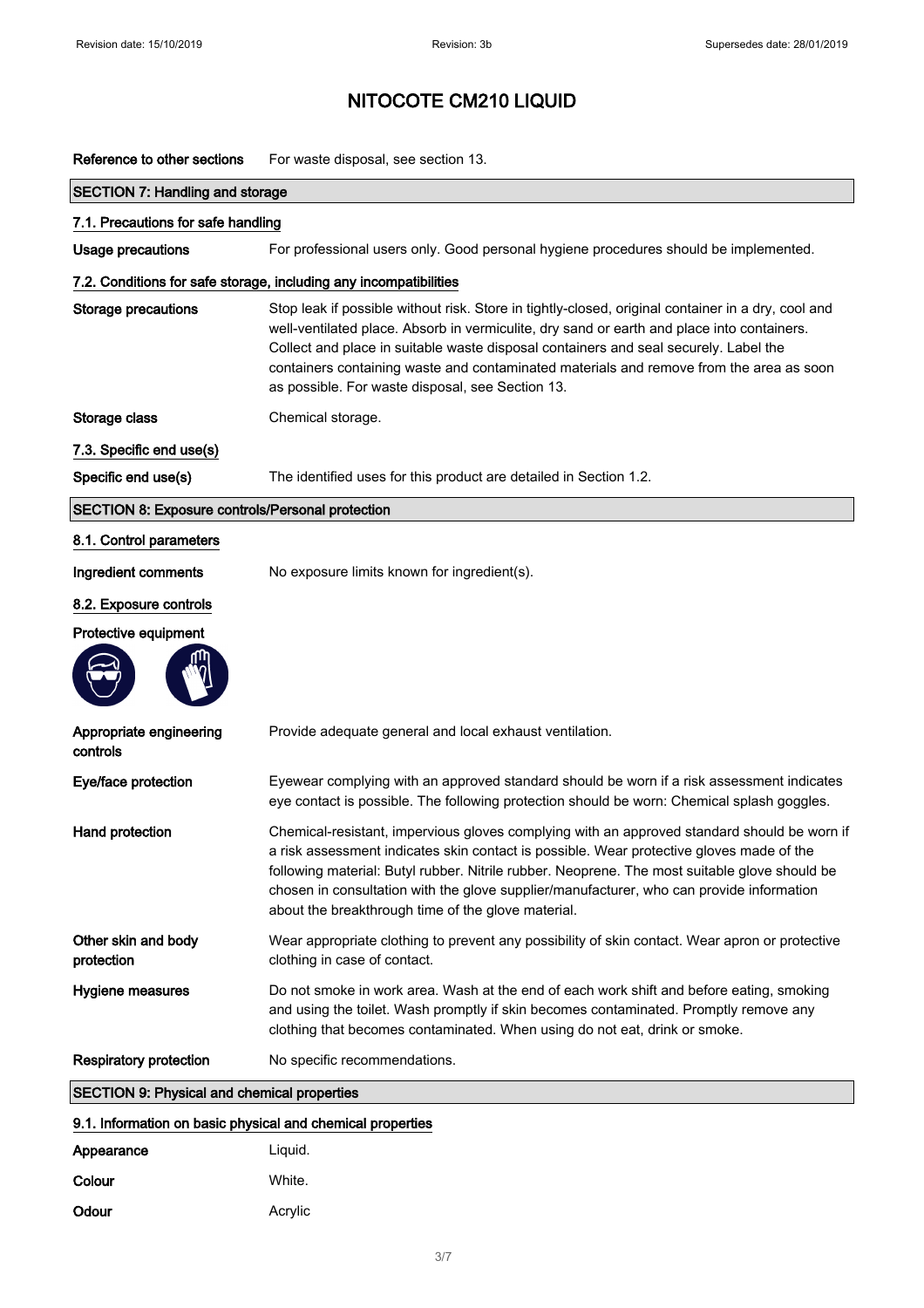| <b>Odour threshold</b>                             | Not determined.                                                             |
|----------------------------------------------------|-----------------------------------------------------------------------------|
| рH                                                 | pH (concentrated solution): 7.0 - 9.0                                       |
| <b>Melting point</b>                               | $0^{\circ}$ C                                                               |
| Initial boiling point and range                    | 100°C @ 101 kPa                                                             |
| Flash point                                        | Not applicable.                                                             |
| <b>Evaporation rate</b>                            | Not determined.                                                             |
| <b>Evaporation factor</b>                          | Not determined.                                                             |
| Flammability (solid, gas)                          | Not applicable.                                                             |
| Upper/lower flammability or<br>explosive limits    | The product is not flammable.                                               |
| <b>Other flammability</b>                          | Not applicable.                                                             |
| Vapour pressure                                    | 2.3 kPa @ 20°C                                                              |
| Vapour density                                     | Not determined.                                                             |
| <b>Relative density</b>                            | 1.05 @ 20°C                                                                 |
| <b>Bulk density</b>                                | Not applicable.                                                             |
| Solubility(ies)                                    | Emulsible in water.                                                         |
| <b>Partition coefficient</b>                       | Not determined.                                                             |
| Auto-ignition temperature                          | Not applicable.                                                             |
| <b>Decomposition Temperature</b>                   | Not determined.                                                             |
| <b>Viscosity</b>                                   | Not determined.                                                             |
| <b>Explosive properties</b>                        | Not considered to be explosive.                                             |
| <b>Explosive under the influence</b><br>of a flame | Not considered to be explosive.                                             |
| <b>Oxidising properties</b>                        | Does not meet the criteria for classification as oxidising.                 |
| 9.2. Other information                             |                                                                             |
| Other information                                  | No data available.                                                          |
| <b>SECTION 10: Stability and reactivity</b>        |                                                                             |
| 10.1. Reactivity                                   |                                                                             |
| Reactivity                                         | There are no known reactivity hazards associated with this product.         |
| 10.2. Chemical stability                           |                                                                             |
| <b>Stability</b>                                   | Stable at normal ambient temperatures.                                      |
| 10.3. Possibility of hazardous reactions           |                                                                             |
| Possibility of hazardous<br>reactions              | After long storage, very small quantities of carbon monoxide may be formed. |
| 10.4. Conditions to avoid                          |                                                                             |
| <b>Conditions to avoid</b>                         | Avoid excessive heat for prolonged periods of time. Avoid freezing.         |
| 10.5. Incompatible materials                       |                                                                             |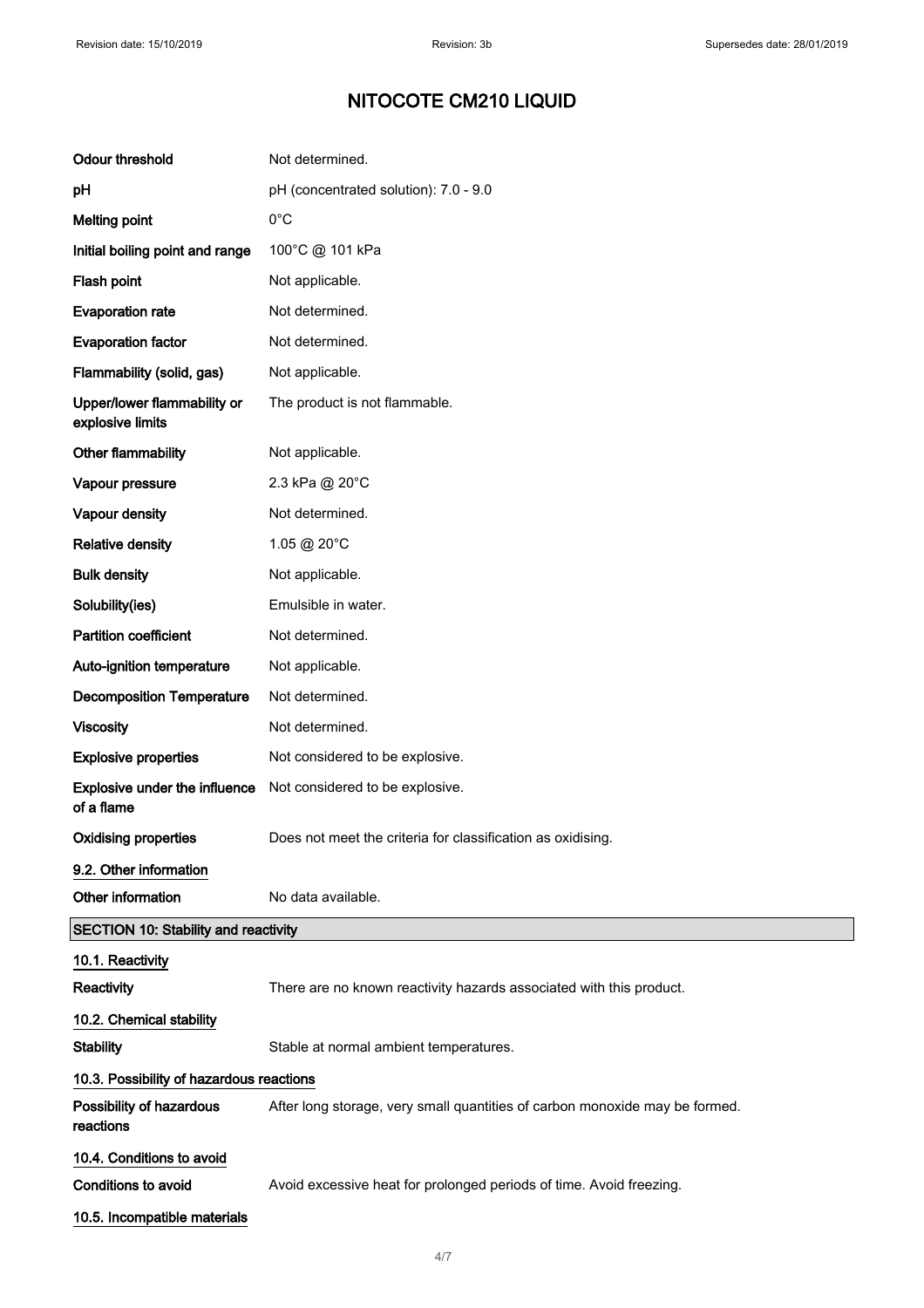| Materials to avoid                               | No specific material or group of materials is likely to react with the product to produce a<br>hazardous situation.                                                                                                    |
|--------------------------------------------------|------------------------------------------------------------------------------------------------------------------------------------------------------------------------------------------------------------------------|
| 10.6. Hazardous decomposition products           |                                                                                                                                                                                                                        |
| Hazardous decomposition<br>products              | Does not decompose when used and stored as recommended.                                                                                                                                                                |
| <b>SECTION 11: Toxicological information</b>     |                                                                                                                                                                                                                        |
| 11.1. Information on toxicological effects       |                                                                                                                                                                                                                        |
| <b>Toxicological effects</b>                     | This product has low toxicity.                                                                                                                                                                                         |
| Specific target organ toxicity - single exposure |                                                                                                                                                                                                                        |
| STOT - single exposure                           | Not classified as a specific target organ toxicant after a single exposure                                                                                                                                             |
| <b>General information</b>                       | No specific health hazards known.                                                                                                                                                                                      |
| <b>Skin contact</b>                              | Prolonged and frequent contact may cause redness and irritation. Not a skin sensitiser.                                                                                                                                |
| <b>Medical symptoms</b>                          | No specific symptoms noted, but this chemical may still have adverse health impact, either in<br>general or on certain individuals.                                                                                    |
| <b>SECTION 12: Ecological information</b>        |                                                                                                                                                                                                                        |
| Ecotoxicity                                      | The product contains a substance which is harmful to aquatic organisms and which may<br>cause long-term adverse effects in the aquatic environment.                                                                    |
| 12.1. Toxicity                                   |                                                                                                                                                                                                                        |
| <b>Toxicity</b>                                  | Not expected to be ecotoxic to fish/daphnia/algae                                                                                                                                                                      |
| 12.2. Persistence and degradability              |                                                                                                                                                                                                                        |
|                                                  | Persistence and degradability There are no data on the degradability of this product.                                                                                                                                  |
| 12.3. Bioaccumulative potential                  |                                                                                                                                                                                                                        |
| <b>Bioaccumulative potential</b>                 | No data available on bioaccumulation.                                                                                                                                                                                  |
| <b>Partition coefficient</b>                     | Not determined.                                                                                                                                                                                                        |
| 12.4. Mobility in soil                           |                                                                                                                                                                                                                        |
| <b>Mobility</b>                                  | The product is miscible with water. May spread in water systems.                                                                                                                                                       |
| 12.5. Results of PBT and vPvB assessment         |                                                                                                                                                                                                                        |
| Results of PBT and vPvB<br>assessment            | This product does not contain any substances classified as PBT or vPvB.                                                                                                                                                |
| 12.6. Other adverse effects                      |                                                                                                                                                                                                                        |
| Other adverse effects                            | Not applicable.                                                                                                                                                                                                        |
| <b>SECTION 13: Disposal considerations</b>       |                                                                                                                                                                                                                        |
| 13.1. Waste treatment methods                    |                                                                                                                                                                                                                        |
| <b>General information</b>                       | When handling waste, the safety precautions applying to handling of the product should be<br>considered.                                                                                                               |
| <b>Disposal methods</b>                          | Dispose of waste to licensed waste disposal site in accordance with the requirements of the<br>local Waste Disposal Authority. Waste liquid components should be suitable for incineration at<br>an approved facility. |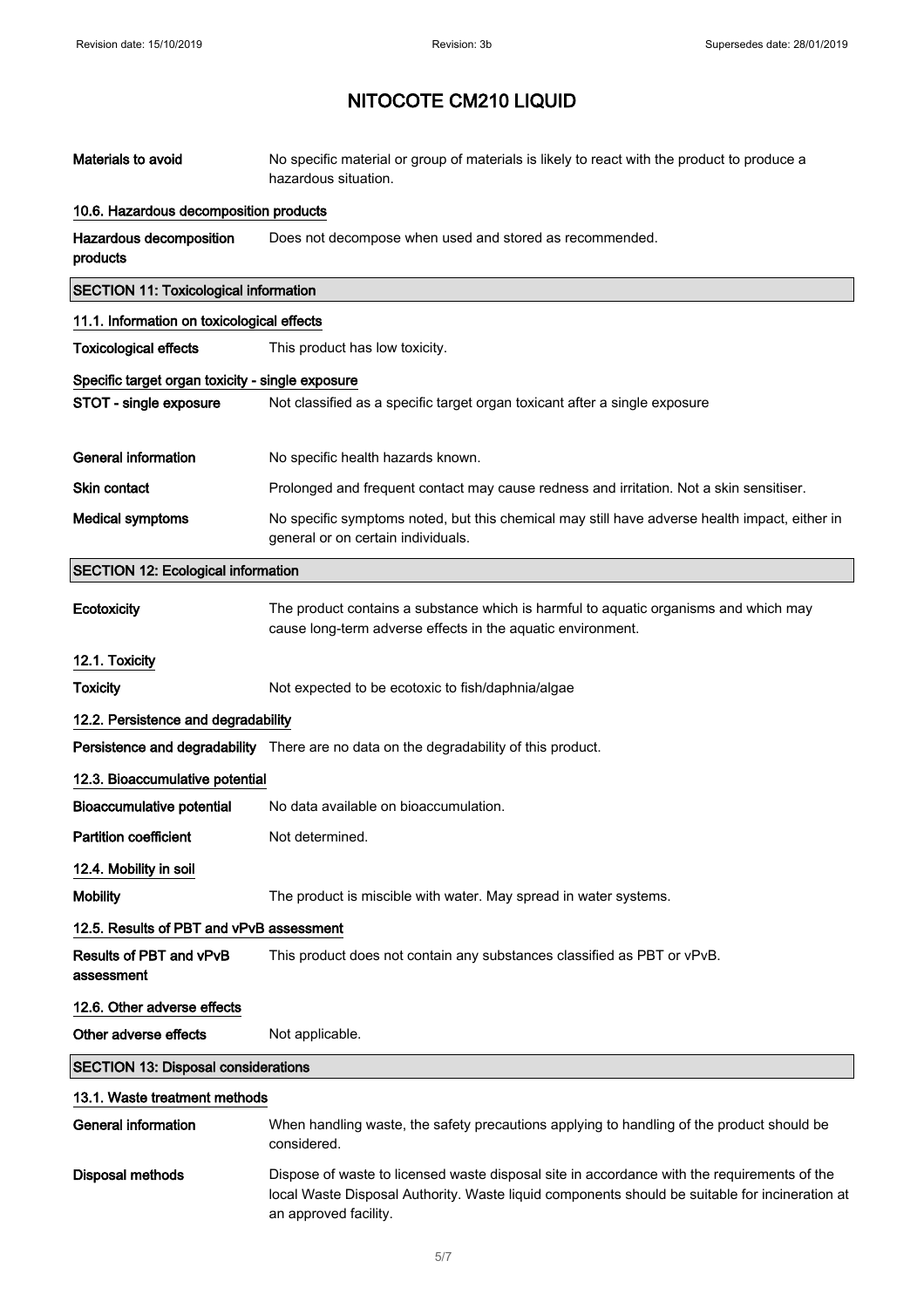### SECTION 14: Transport information

General The product is not covered by international regulations on the transport of dangerous goods (IMDG, IATA, ADR/RID).

#### 14.1. UN number

Not applicable.

## 14.2. UN proper shipping name

Not applicable.

## 14.3. Transport hazard class(es)

No transport warning sign required.

## 14.4. Packing group

Not applicable.

### 14.5. Environmental hazards

Environmentally hazardous substance/marine pollutant No.

### 14.6. Special precautions for user

Not applicable.

## 14.7. Transport in bulk according to Annex II of MARPOL and the IBC Code

## Transport in bulk according to Not applicable. Annex II of MARPOL 73/78 and the IBC Code

| <b>SECTION 15: Regulatory information</b><br>15.1. Safety, health and environmental regulations/legislation specific for the substance or mixture |                                                                                                                                                                                                                                                                                                                                                                                                                                                                      |  |
|---------------------------------------------------------------------------------------------------------------------------------------------------|----------------------------------------------------------------------------------------------------------------------------------------------------------------------------------------------------------------------------------------------------------------------------------------------------------------------------------------------------------------------------------------------------------------------------------------------------------------------|--|
|                                                                                                                                                   |                                                                                                                                                                                                                                                                                                                                                                                                                                                                      |  |
| EU legislation                                                                                                                                    | Regulation (EC) No 1272/2008 of the European Parliament and of the Council of 16<br>December 2008 on classification, labelling and packaging of substances and mixtures (as<br>amended).<br>Regulation (EC) No 1907/2006 of the European Parliament and of the Council of 18<br>December 2006 concerning the Registration, Evaluation, Authorisation and Restriction of<br>Chemicals (REACH) (as amended).<br>Commission Regulation (EU) No 2015/830 of 28 May 2015. |  |
| Guidance                                                                                                                                          | Workplace Exposure Limits EH40.<br>Respiratory protective equipment at work (HSG53).                                                                                                                                                                                                                                                                                                                                                                                 |  |

### 15.2. Chemical safety assessment

No chemical safety assessment has been carried out.

### SECTION 16: Other information

| General information      | Only trained personnel should use this material. For professional users only.          |
|--------------------------|----------------------------------------------------------------------------------------|
| <b>Revision comments</b> | NOTE: Lines within the margin indicate significant changes from the previous revision. |
| <b>Revision date</b>     | 15/10/2019                                                                             |
| Revision                 | 3b                                                                                     |